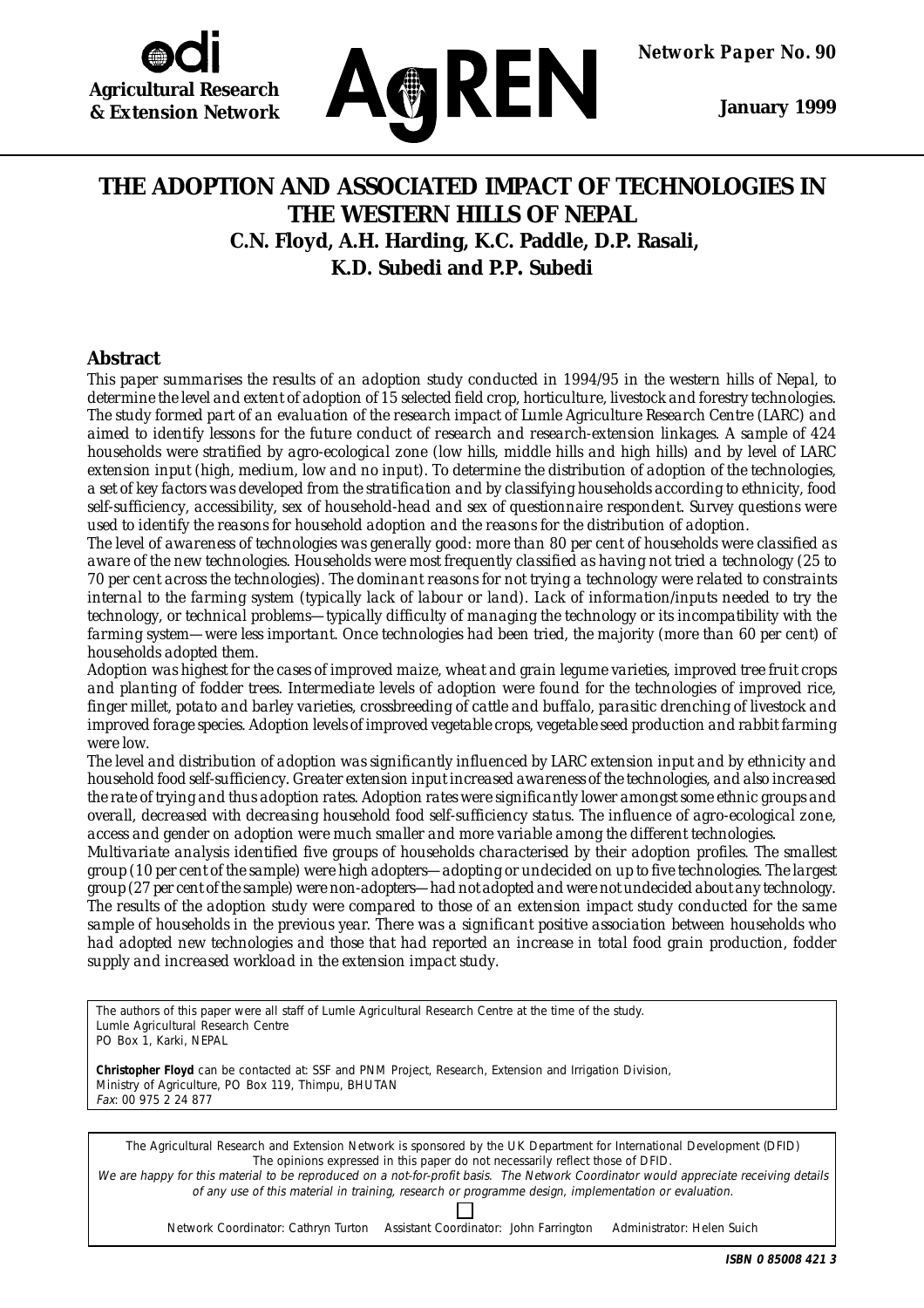# **CONTENTS**

|                  |                                                                                                                                                                                                                                                                | Page             |
|------------------|----------------------------------------------------------------------------------------------------------------------------------------------------------------------------------------------------------------------------------------------------------------|------------------|
|                  | <b>Abstract</b>                                                                                                                                                                                                                                                | i                |
|                  | <b>Acronyms</b>                                                                                                                                                                                                                                                | iv               |
|                  | <b>Acknowledgements</b>                                                                                                                                                                                                                                        | iv               |
| 1                | <b>INTRODUCTION</b><br>The adoption study                                                                                                                                                                                                                      | 1<br>1           |
| $\boldsymbol{2}$ | <b>METHODS</b><br>Technologies studied<br>Survey design<br>Data collection and interpretation<br>Statistical analysis                                                                                                                                          | $\boldsymbol{2}$ |
| 3                | <b>ADOPTION OF INDIVIDUAL TECHNOLOGIES</b><br>Awareness<br>Trying the technology<br>Sources of information<br>Adoption<br>Factors affecting adoption                                                                                                           | 3                |
| 4                | <b>HOUSEHOLD ADOPTION AND EXTENSION IMPACT</b><br>Multi-technology adoption<br>Multi-technology adoption and household impact<br>Implications                                                                                                                  | 7                |
| $\mathbf 5$      | <b>DISCUSSION</b><br>Level and extent of adoption<br>Reasons for, and factors influencing adoption<br>Distribution of adoption<br>Future conduct of research in the hills of Nepal<br>Research-extension linkages<br>Technology adoption and household benefit | 11               |
| 6                | <b>CONCLUSIONS</b><br>Lessons for the future                                                                                                                                                                                                                   | 13               |
|                  | <b>APPENDIX 1 STATISTICAL METHODS</b>                                                                                                                                                                                                                          | 15               |
|                  | <b>ENDNOTES</b>                                                                                                                                                                                                                                                | 16               |
|                  | <b>REFERENCES</b>                                                                                                                                                                                                                                              | 16               |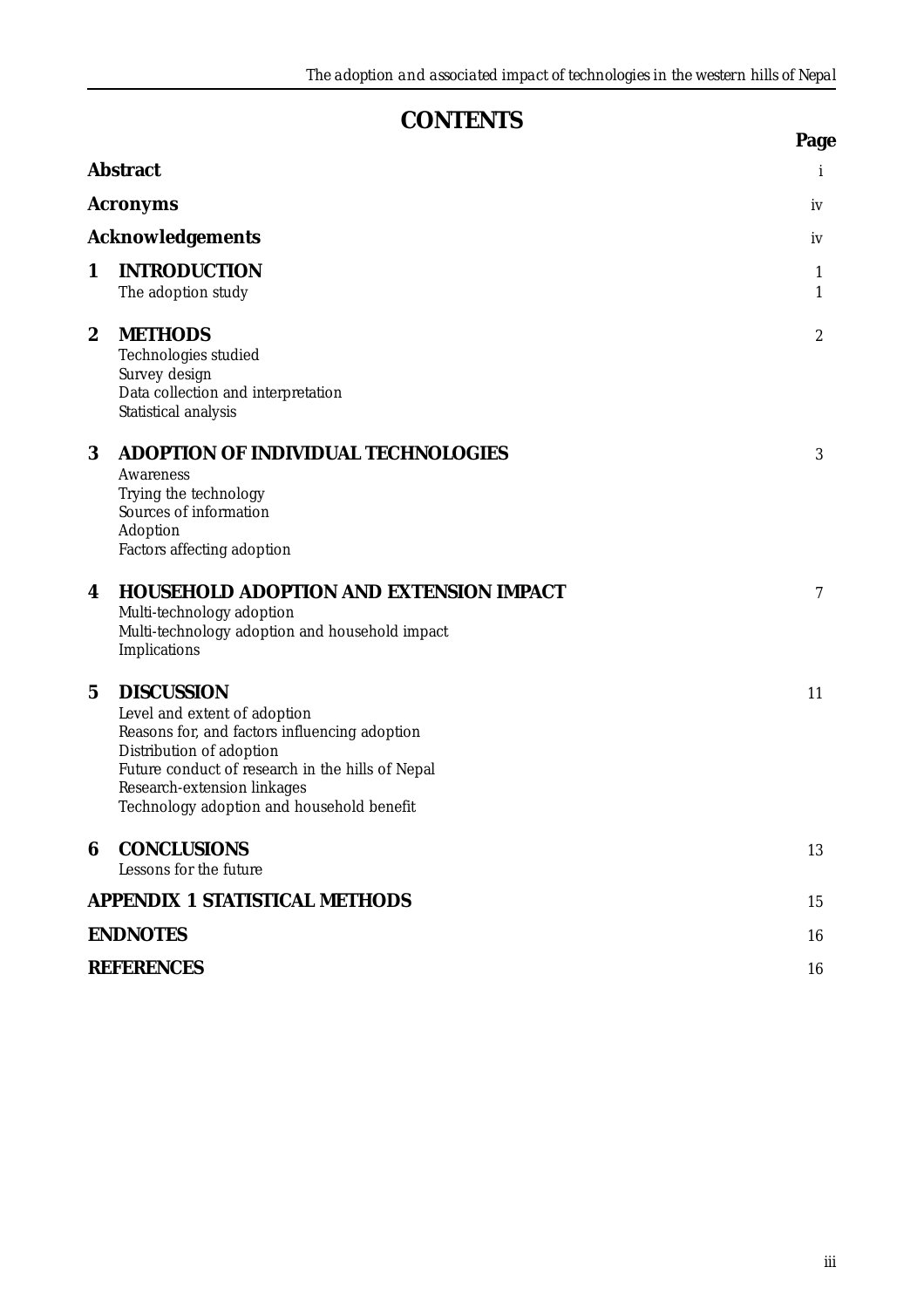## **Tables, boxes and figures**

| Technology adoption profile                                                       | $\boldsymbol{2}$ |
|-----------------------------------------------------------------------------------|------------------|
| Schematic technology adoption steps                                               | 3                |
| Awareness of the technologies                                                     | $\boldsymbol{4}$ |
| Proportion of those who tried the technologies out of those aware                 | $\overline{4}$   |
| Distribution of reasons for not trying technologies by type of constraint         | $\overline{5}$   |
| Reasons for not trying improved potato varieties by food self-sufficiency         | 5                |
| Improved maize varieties: First source of information by LARC input level         | 6                |
| Adoption of the technologies out of those who tried                               | $\boldsymbol{6}$ |
| Final adoption of the technologies                                                | $\overline{7}$   |
| Adoption profile for all technologies                                             | 7                |
| Percent of households reporting impacts on indicators in the LARC EIS             | 10               |
| Key factors and detail of factor level characteristics in the population sample   | 3                |
| Incidence of adoption by adoption step for the fifteen technologies               | $\overline{4}$   |
| Number of technologies in adoption profile classes for each cluster of households | 8                |
| The technologies in the adoption profiles for each cluster                        | 8                |
| Cluster profiles derived using associations between key factors and clusters      | 9                |
| Cluster profiles derived using associations between EIS impacts and clusters      | 10               |
| Objectives of LARC adoption study                                                 | $\mathbf{1}$     |
| Technologies selected for the adoption study                                      | $\overline{c}$   |
|                                                                                   |                  |

#### **Acronyms**

| <b>AEZ</b>  | agro-ecological zone                          |
|-------------|-----------------------------------------------|
| CV          | canonical variates                            |
| <b>CVA</b>  | canonical variate analysis                    |
| <b>DFID</b> | Department for International Development (UK) |
| ECA         | extension command area                        |
| EIS         | extension impact study                        |
| <b>HMGN</b> | His Majesty's Government of Nepal             |
| LARC        | Lumle Agricultural Research Centre            |
| masl        | metres above sea level                        |
| <b>ODA</b>  | Overseas Development Administration           |
| <b>PAC</b>  | Pakhribas Agricultural Centre                 |
| <b>RCA</b>  | research command area                         |
| <b>RIMS</b> | research impact and management study          |

#### **Acknowledgements**

This study was part of a wider assessment of the extension and research programmes at LARC conducted by consultants whose findings have been recorded elsewhere and which includes their record of the adoption study data. While the interpretation of the adoption study given here is those of the authors, we wish to acknowledge the role of the consultants, notably that of Drake Hocking, but also of Bhishma Subedi and Anna Hocking, for providing much of the framework within which these results were obtained.

This study would also not have been possible without the willing contribution by the respondent households of their time and knowledge. Similarly, without the assistance provided by the support staff in the technical and administration sections of LARC, the field work could not have been completed within the tight schedule. This assistance, and that of all those who contributed to the study is acknowledged. The authors are particularly grateful to the contributors to the original report on which this abbreviated version is based; Ruth Urben for providing invaluable improvements to the original report and to later drafts; and the LARC Technical Publications Committee (Ashok Vaidya, Sita Ram Ghimire, Paul Harding, Ram Sah and Bill Stewart-Jones) for their constructive comments and suggestions.

At the time of this study Lumle Agricultural Research Centre was funded by the Overseas Development Administration (ODA), now the Department for International Development (DFID), of the British Government working in collaboration with His Majesty's Government of Nepal (HMGN). The support of both governments is gratefully acknowledged.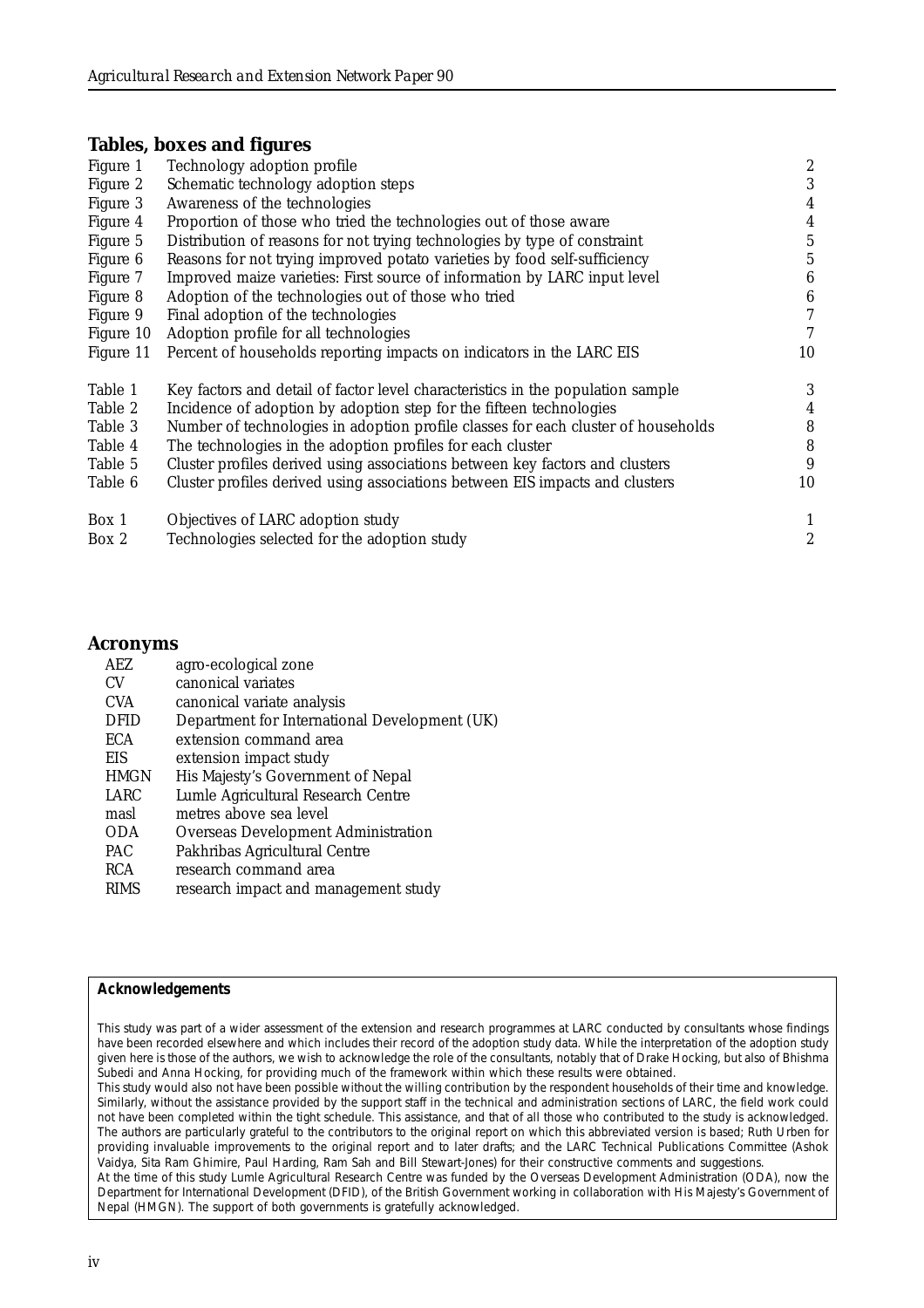## **THE ADOPTION AND ASSOCIATED IMPACT OF TECHNOLOGIES IN THE WESTERN HILLS OF NEPAL C.N. Floyd, A.H. Harding, K.C. Paddle, D.P. Rasali, K.D. Subedi and P.P Subedi**

#### **1 INTRODUCTION**

Lumle Agricultural Research Centre (LARC) is located in the middle hills of Nepal. From 1975 to 1995, LARC was responsible for agricultural research, extension and training within an Extension Command Area (ECA) in parts of three districts adjacent to the centre comprising around 1,100 km² and 15,000 farming households. Since 1989, LARC has also been responsible for agricultural research in a Research Command Area (RCA) covering 11 hill districts surrounding the centre, but where agricultural extension is the responsibility of the respective government line agency. The objectives of LARCs work in both areas has been to improve the livelihoods of hill farmers through the development and extension of appropriate agricultural—crop, horticulture, livestock and forestry—technologies.

The RCA covers a range of agro-ecological zones; there is wide variation in altitude (400-3,500 metres above sea level—masl), rainfall (1,500-5,000 mm p.a.) and aspect. As a result, rapid changes in climate—from sub-tropical to alpine—occur within tens of kilometres. The range of crops grown and the diversity of farm enterprises reflects this variability. The farming systems of the area are complex and farming households, if not risk prone, are risk averse.

Farming systems are characterised by the interdependence of crop and livestock production and forest use. These components are closely linked, with the forest acting as the resource base by which crop and livestock production are sustained. Individual farm holdings are small (less than one hectare). Although households are large (typically five to seven members), seasonal or permanent migration (particularly of adult males) and increased school attendance means that labour is a constraint. Agricultural production is predominantly for household consumption, although only around 20 per cent of households in the area are self-sufficient in staple grains for 12 months a year. Households depend on a number of on- and off-farm sources for their livelihoods. Commercial agricultural production, mainly of fruit and vegetables, is increasingly important in localised, more accessible areas.

Groups of Indo-Aryan origin (Brahmin/Chhetris) predominate in the low and middle hills, whereas groups of Tibeto-Burman origin (Gurung/Magars) are more common in the high hills. Occupational castes are found throughout. Brahmin/Chhetri and Gurung/Magar groups are more oriented towards agricultural production for

their livelihoods than Occupational castes. Seasonal or permanent migration occurs in all groups, but is most marked in Gurung/Magar villages.

#### **The adoption study**

Since 1975, LARC had been funded predominantly by the Overseas Development Administration (now the Department for International Development—DFID) of the British Government through a bilateral aid programme. In 1993, an Extension Impact Study (EIS) was commissioned in LARCs ECA to determine the value of DFIDs investment since 1975 and to learn lessons for the conduct of extension in similar environments. The EIS was conducted by LARC staff, assisted by consultants in the winter of 1993/94 (for details see LARC, 1994). It reported a favourable impact—one that was beneficial for farmers and cost effective for DFID—although the distribution of benefits had been positively skewed to relatively resource-rich farmers.

Following the EIS, a further complementary impact study of LARCs research component was commissioned. This second study, the research impact and management study (RIMS) covered both LARC and its sister centre— Pakhribas Agricultural Centre (PAC)—in the eastern hills. The RIMS was conducted in the winter of 1994/95 (MASDAR, 1995a; 1995b).

The objectives of the RIMS were: (i) to assess the economic and social impact of the LARC research activities; and (ii) to identify lessons for improving the effectiveness of research in the hills of Nepal. One component of the RIMS at each centre was an adoption study<sup>1</sup> (Box 1).

#### **Box 1 Objectives of LARC adoption study**

- To determine the level and extent of adoption of selected agricultural technologies, which LARC had a substantial involvement in developing and/or disseminating within its research and extension command areas;
- To identify the reasons and factors influencing the adoption of these technologies;
- To determine the distribution of adoption by examining factors related to access, household resources, ethnicity and gender and if possible, determine the reasons for this distribution;
- To identify lessons for the future conduct of research at LARC;
- To identify lessons for research and extension linkages and for research/extension coordination, to help ensure a wider impact of LARC research outputs.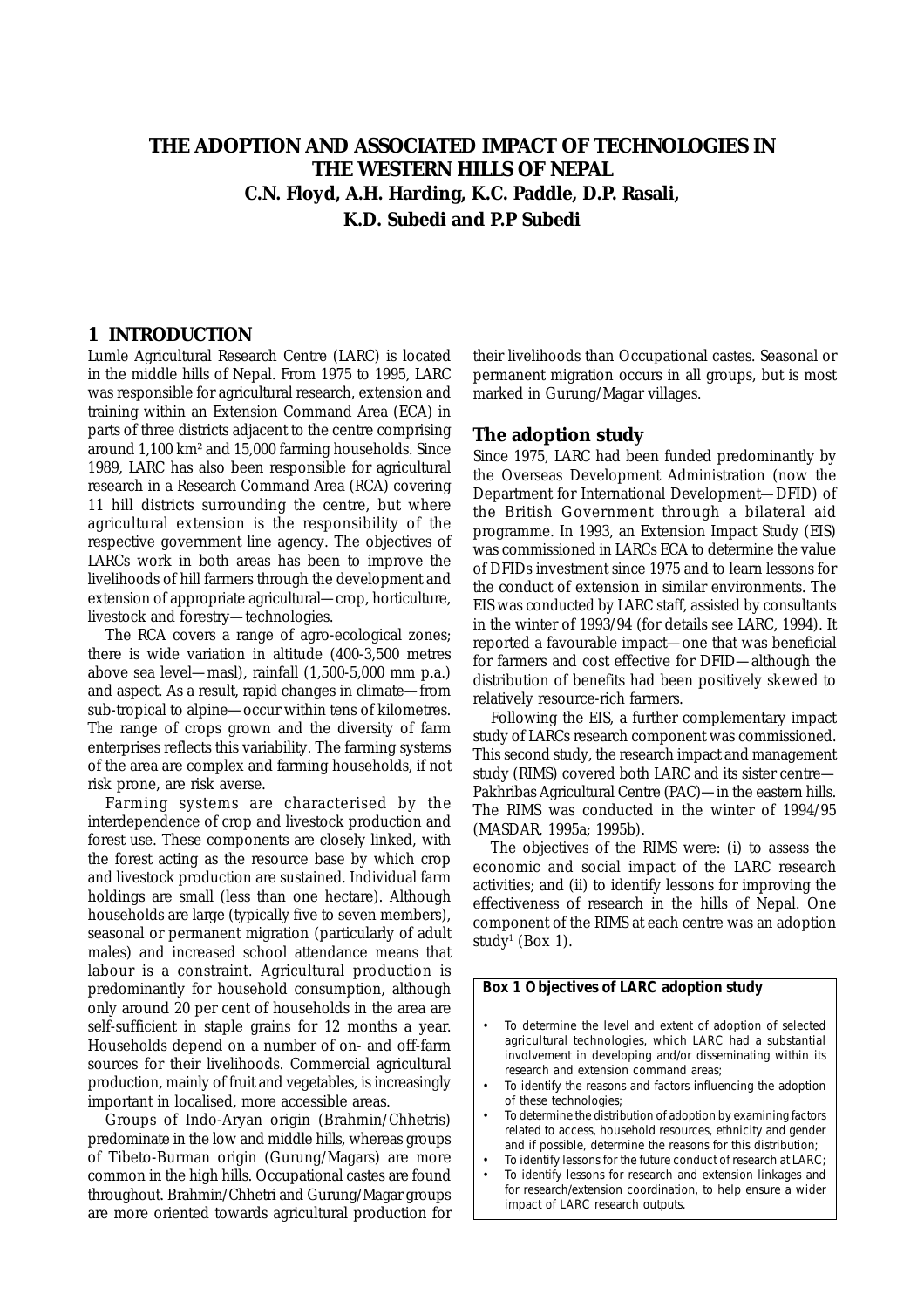## **2 METHODS**

## **Technologies studied**

The adoption study was conducted to determine the level of adoption of selected technologies from among those recommended by LARC. These technologies were selected by LARC staff in a workshop which reviewed and assessed the technologies involved. The criteria for selecting the technologies were that they 'should have a current impact, that they should be widely adopted and have significant social, economic or environmental returns'. For the purpose of the study, an impact was defined as 'an enduring change with an attributable cause' (MASDAR, 1995a). The technologies selected for study are given in Box 2.

## **Survey design**

The adoption study comprised a household survey in LARCs ECA and an adjacent area of the RCA within the same districts. The procedure was the same as that used for the EIS (LARC, 1994), to allow direct comparison of the impacts detected in the EIS and the adoption and benefits detected in the adoption study.

The sample population was stratified for three dimensions; agro-ecological zone (AEZ), LARC extension impact and gender of survey respondent. The AEZs were defined as low hills (300-950 masl), middle hills (950- 1,500 masl) and high hills (above 1,500 masl).

For LARC extension impact, the population sample was stratified into LARC ECA villages and non-LARC ECA (i.e. RCA) villages. This enabled the relative effect of LARCs extension to be compared with that of extension provided by the government extension services. Villages receiving LARC extension input were further stratified into high, medium or low LARC input. The villages with government extension input—defined as non-LARC extension input villages—were selected from those identified by government staff as receiving a medium level of extension input.

The survey also purposively selected male and female respondents from the sampled households, approximately alternately. The resulting gender balance was 60:40 male:female respondents.

**Box 2 Technologies selected for the adoption study** Technology/code Improved rice varieties (Rc) Improved maize varieties (Mz) Improved finger millet varieties (FM) Improved potato varieties (Po) Improved wheat varieties (Wh) Improved barley varieties\* (Ba) Improved grain legume varieties (GL) Improved vegetables (Ve) Vegetable seed production (VS) Improved tree fruit crops (Fr) Crossbred cattle and buffalo (CB) Parasitic drenching of livestock (PD) Rabbit farming (Ra) Fodder tree planting in private land (FT) Improved forage species (FS) high hills only

The final sample comprised 432 respondents, 12 households from 36 sample villages. These 12 households were made up of four households each from three resource status groups (rich, medium and poor). These groups were identified through wealth ranking by key informants. Landless households were not included in the sample, as they were not considered to be direct beneficiaries of agricultural research and extension.

To enable the identification of reasons influencing the adoption of technologies, a set of seven key factors including the sample stratification dimensions—was developed (Table 1).

## **Data collection and interpretation**

The level of household adoption was estimated using a questionnaire containing a series of questions for each technology. Household information was also collected to characterise the household with respect to the key factors (Table 1).

An adoption profile was generated for each respondent for each technology (Figure 1). Households who had tried a technology were divided into three categories according to their plans on whether to continue with the technology: (i) dropped; (ii) undecided; and (iii) adopted.

Respondents were asked to name the source from which they heard about the technology, if they had tried it and the source of the technology (the information and inputs required for the use of the technology). The reasons for not trying, dropping or continuing with the technology were also recorded.

Households classified as 'not tried' were further subdivided according to the reasons given for not trying the technology: (i) internal constraints to the farming household, for instance labour or land shortage; (ii) information/input constraints relating to the availability of information or inputs required to try the technology, such as lack of seed or technical know-how; and (iii) 'technical' constraints related to technical problems with the technology, for example late maturity, poor taste of crop varieties or lack of relevance to the circumstances

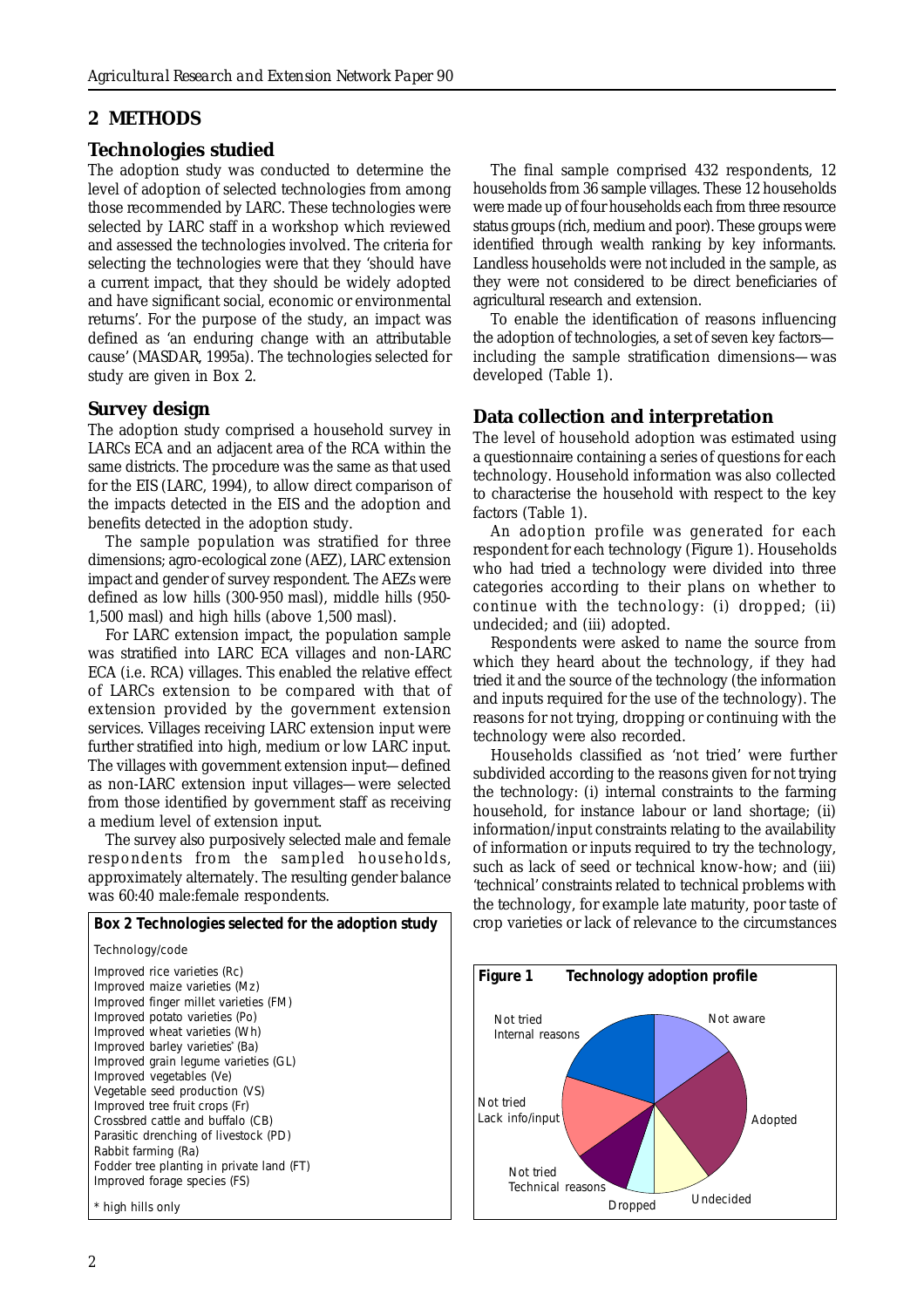of the farming household. Figure 1 illustrates the distribution of the responses between these categories for the 'not tried' population<sup>2</sup>.

 The level of adoption of a technology is a function of a step-wise process involving being aware of the technology, trying the technology and finally adopting the technology. Results were therefore also examined in terms of these adoption steps, in order to identify the relative importance of these steps in determining adoption (Figure 2).

## **Statistical analysis**

Normal checking, editing and scrutiny of forms was carried out before entering data into the computer. Households with incomplete or suspect records (eight per cent of the sample) were revisited. Where it was not possible to correct or verify the value, the data was deleted and replaced with a missing value code. Missing values represented less than one per cent of the data.

#### *Weighting*

The sample—as stratified by AEZ and extension input level—was not proportional to the distribution of the target population for which the results were being extrapolated. To ensure that that the results were representative, a set of weights was applied to the sample<sup>3</sup>.

#### *Standard analyses and logistic regression*

The data was analysed separately for each technology. Standard frequency tables were generated and categorical responses were cross-tabulated with each of the seven key factors (AEZ, extension input level, access, food self-sufficiency, ethnic group, sex of respondent and sex of household-head) and tested for association. Logistic regression was undertaken for the yes/no type responses to investigate any relationships with the key factors.



#### *Multivariate analysis*

Multivariate analysis was conducted to examine the adoption patterns of all technologies across all households. Cluster analysis was used to identify whether there were identifiable groups of households with similar adoption patterns. Canonical variate analysis (CVA) was used to investigate where cluster differences lay (Appendix 1 contains additional details of these analyses and the limitations of the sample).

## **3 ADOPTION OF INDIVIDUAL TECHNOLOGIES**

#### **Awareness**

Figure 3 illustrates the mean levels of awareness for the 15 technologies. Values are given in Table 2. The mean proportion of the sample who were aware of individual technologies ranged from a minimum of 52 per cent in barley (for high hills only) to a maximum of 95 per cent in vegetables. For half the technologies, the level of awareness was greater then 80 per cent; only for barley was it less than 60 per cent. Mean awareness across the technologies was 81 per cent.

| Table 1 Key factors and details of factor level characteristics in the population sample                                                  |                                                                                                                                                                                                                                                                            |  |  |  |  |  |
|-------------------------------------------------------------------------------------------------------------------------------------------|----------------------------------------------------------------------------------------------------------------------------------------------------------------------------------------------------------------------------------------------------------------------------|--|--|--|--|--|
| <b>Factors</b>                                                                                                                            | <b>Details</b>                                                                                                                                                                                                                                                             |  |  |  |  |  |
| Agro-ecological zone                                                                                                                      | High hills ( $>1,500$ masl), middle hills (950-1,500 masl) and low hills ( $<$ 950 masl).                                                                                                                                                                                  |  |  |  |  |  |
| Extension input                                                                                                                           | LARC extension input, defined by the EIS as high, medium, low and none. Non-LARC is the RCA adjacent to the<br>ECA in the same districts and equivalent to a medium level of government extension input. This was regarded as<br>comparable to medium level of LARC input. |  |  |  |  |  |
| Access                                                                                                                                    | Classified by mean number of hours walk (return journey) to the nearest roadhead or market/supply centre.<br>Categories of <4 hours (0.5 day), 4-8 hours (1 day), 8-12 hours (i.e. overnight) and >12 hours were used.                                                     |  |  |  |  |  |
| Food self-sufficiency                                                                                                                     | Number of months for which a household is food self-sufficient. Categories of >12 months (surplus), 12-7 months<br>(sufficient) and <7 months (deficit) were used.                                                                                                         |  |  |  |  |  |
| Ethnic groups of respondent households were classified into Brahmin/Chhetri, Gurung/Magar, Occupational<br>Ethnicity<br>caste and others. |                                                                                                                                                                                                                                                                            |  |  |  |  |  |
| Gender                                                                                                                                    | By respondents (stratified sample).<br>1.<br>Respondents: 253 male respondents; 171 female respondents.<br>By household head (random).                                                                                                                                     |  |  |  |  |  |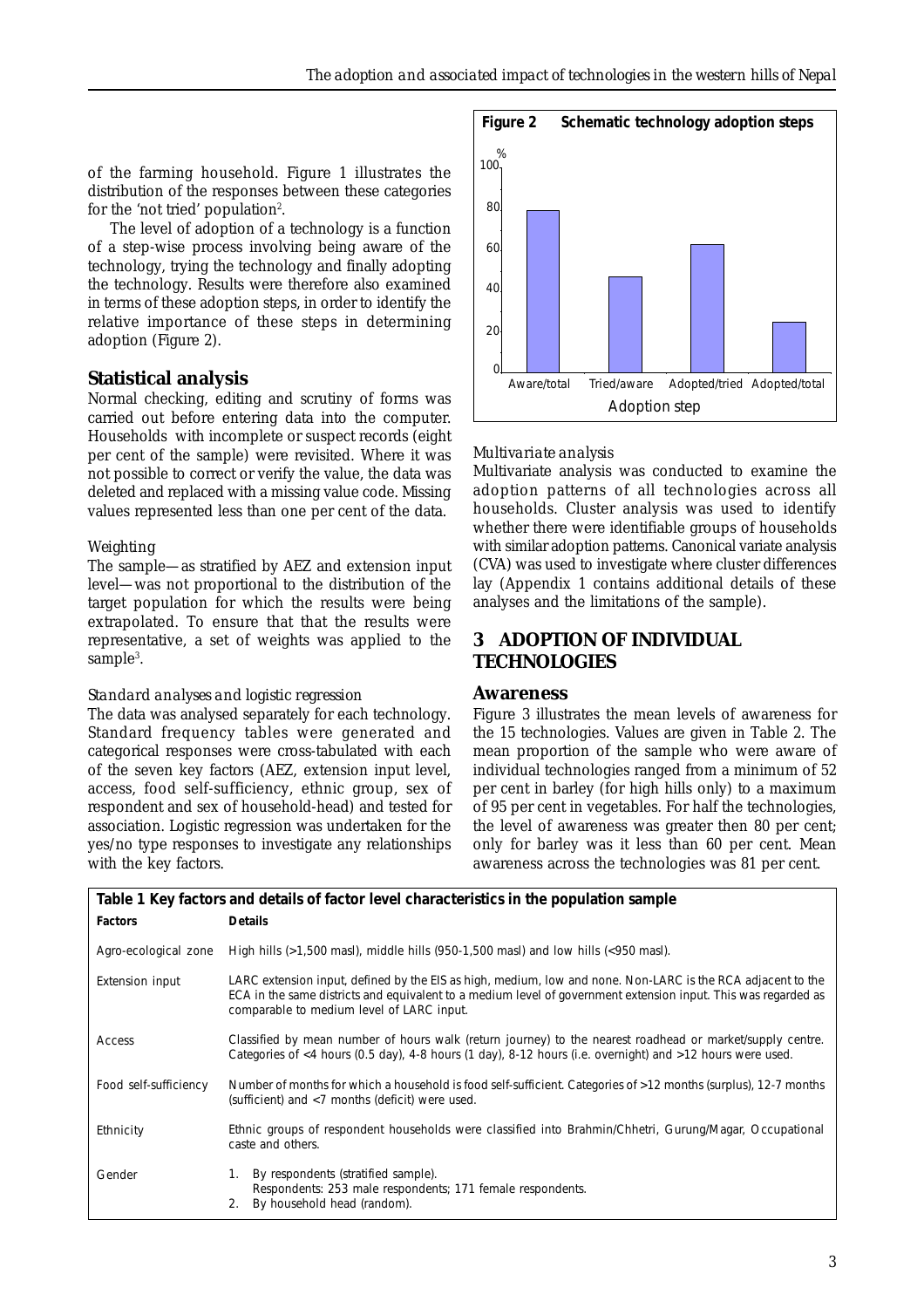Awareness of the technologies was most consistently and significantly affected by extension input levels (significant for all technologies except parasitic drenching). The pattern was one of decreasing awareness of technologies with decreasing extension input.

Access had the next greatest effect on awareness, but the pattern of results was less consistent than for the effect of extension input. This inconsistency reflects the fact that awareness of a technology is likely to be higher in areas to which that technology is better suited. For example, awareness of improved potato varieties and Jersey crossbreeds was highest in the high hills, the AEZ to which these technologies are most suited, but which

are poor access areas. Parasitic drenching was the only technology for which awareness and access were consistently related; here awareness decreased consistently and significantly with decreasing access.

The only other key factor to have an appreciable and consistent effect on awareness was ethnicity. Gurung/Magar and Occupational caste groups were less aware than other groups, although this was only significant for five technologies—improved rice varieties, vegetable seeds, tree fruit crops, parasitic drenching and fodder tree planting.

## **Trying the technology**

Figure 4 illustrates those within sample who had tried the technologies as a proportion of those aware of the technology (values are given in Table 2). For only six out of fifteen technologies was the percentage tried/ aware greater than 50 per cent. For three technologies improved vegetables, vegetable seed production and rabbit farming—it was below 20 per cent. The mean level of tried/aware was 42 per cent. The 'not tried'



| Table 2<br>Incidence of adoption by adoption step for the fifteen<br>technologies (% of previous step, except for aware and<br>adoption which is % of whole sample) |            |                                 |                            |               |  |  |
|---------------------------------------------------------------------------------------------------------------------------------------------------------------------|------------|---------------------------------|----------------------------|---------------|--|--|
| Technology                                                                                                                                                          | Aware<br>% | <b>Tried</b><br>(% of<br>aware) | Adopted<br>(% of<br>tried) | Adoption<br>% |  |  |
| Improved rice varieties                                                                                                                                             | 79.2       | 37.2                            | 36.1                       | 10.6          |  |  |
| Improved maize varieties                                                                                                                                            | 92.9       | 72.1                            | 78.8                       | 52.7          |  |  |
| Improved finger millet varieties                                                                                                                                    | 66.8       | 56.2                            | 47.3                       | 17.7          |  |  |
| Improved potato varieties                                                                                                                                           | 88.3       | 40.9                            | 71.6                       | 25.9          |  |  |
| Improved wheat varieties                                                                                                                                            | 90.9       | 62.8                            | 86.0                       | 49.0          |  |  |
| Improved barley (high hills)                                                                                                                                        | 52.3       | 43.2                            | 67.2                       | 13.7          |  |  |
| Improved grain legume varieties                                                                                                                                     | 84.1       | 70.9                            | 81.5                       | 48.7          |  |  |
| Improved vegetable production                                                                                                                                       | 95.0       | 7.2                             | 82.8                       | 5.7           |  |  |
| Vegetable seed production                                                                                                                                           | 69.6       | 12.9                            | 60.5                       | 5.4           |  |  |
| Tree fruit crops                                                                                                                                                    | 92.6       | 60.8                            | 94.5                       | 52.3          |  |  |
| Crossbred cattle or buffalo                                                                                                                                         | 93.7       | 21.4                            | 70.6                       | 14.2          |  |  |
| Parasitic drenching of livestock                                                                                                                                    | 79.4       | 32.9                            | 65.8                       | 17.2          |  |  |
| Rabbit farming                                                                                                                                                      | 82.5       | 17.4                            | 24.6                       | 3.5           |  |  |
| Planting of fodder trees                                                                                                                                            | 86.6       | 57.2                            | 96.6                       | 47.9          |  |  |
| Improved forage species                                                                                                                                             | 75.2       | 31.3                            | 45.0                       | 10.6          |  |  |

proportion ranged from a minimum of 26 per cent in maize to a maximum of 88 per cent in vegetables.

Of the adoption steps, the percentage was lowest for tried/aware in all technologies except improved rice and finger millet varieties (Table 2). Thus with the exception of these two technologies, the 'not tried' is the most constraining step in the adoption process.

Ethnicity and extension input levels had the most consistent effect on the level of trying technologies. Amongst ethnic groups, Occupational castes are less likely to try a technology. A decreasing level of extension input results in lower levels of trying, with some variation between technologies.

The effects of other factors on the level of trying were less consistent, less significant and often technology specific. However, food deficit households were less likely to try a technology than other households. There was also some evidence that levels of trying were, on average, lower in more remote areas and amongst female respondents and female-headed households. These effects occurred for only a few technologies and not

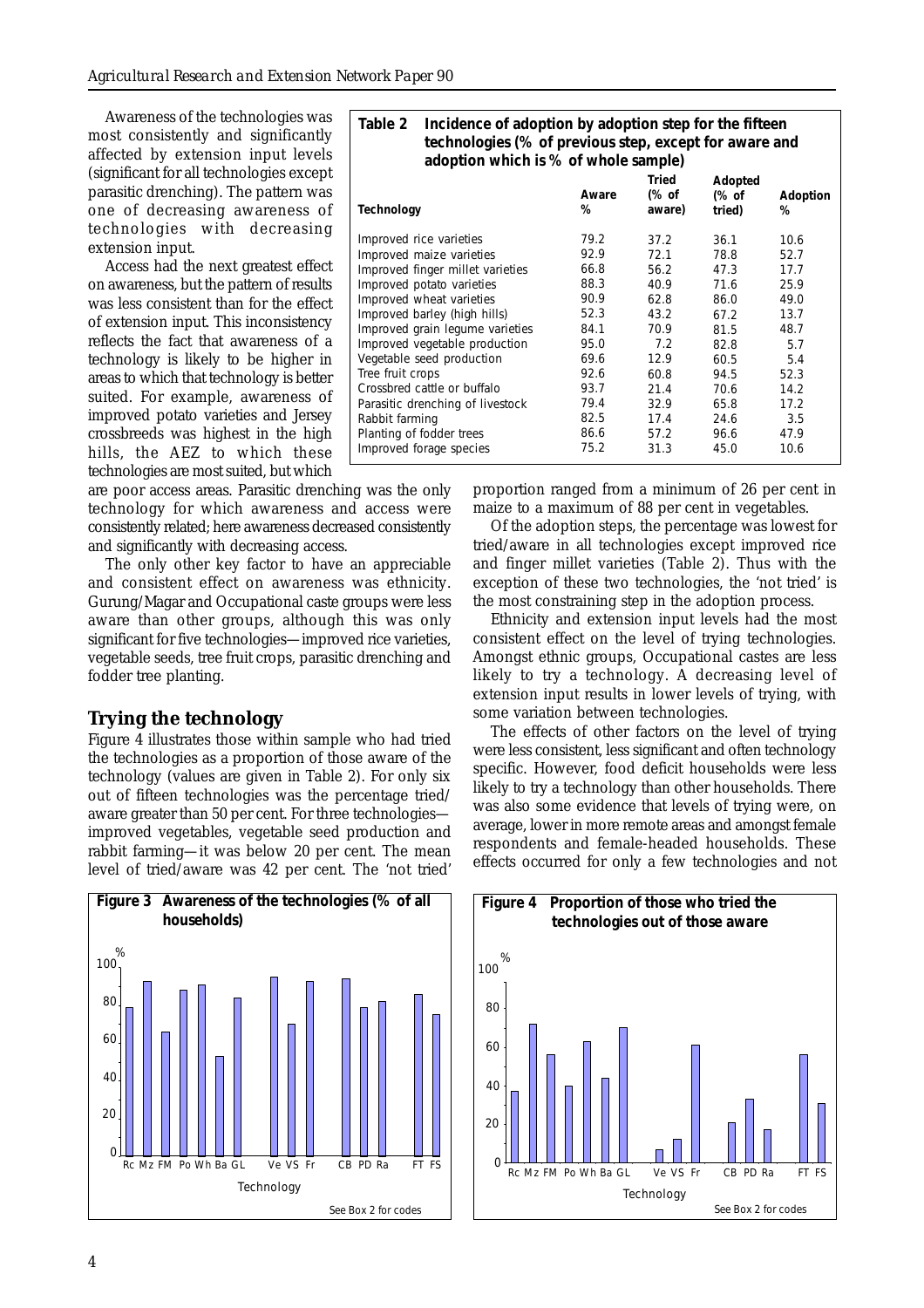with the same factor, or factor level for each technology. Thus it is not possible to provide a simple summary of effects related to these factors.

The distribution of reasons for not trying the technologies is illustrated in Figure 5. Reasons related to internal constraints are the most numerous, with those related to technical constraints the least numerous. Across the technologies, the proportion of technical reasons was greatest in the crop-based technologies and distinctly lower in horticulture, livestock and forestry based technologies. With the exception of parasitic drenching, the proportion of information/inputs related constraints varied less across technologies than for the internal and technical constraints.

The distribution of the reasons by constraint type amongst the levels of key factors was examined for each technology. Overall, the lower the rate of trying, the greater the proportion of reasons for not doing so that are classified as internal. Effects were most consistently significant for the food self-sufficiency and ethnic group factors but not for all the technologies. This pattern is illustrated in Figure 6, using the distribution of types of reasons for not trying improved potato varieties by food self-sufficiency level.

## **Sources of information**

Results for the source of information leading to awareness and source of technologies when first tried, showed a consistent pattern. These are illustrated in Figure 7, for the example of improved maize varieties across extension input levels. As was expected, LARC was the dominant source of information in the ECA, with farmer-farmer sources making up the balance and little contribution from government line agencies. Conversely, government line agencies were the dominant source of information in non-LARC extension areas. Government was not as dominant in the nonLARC area as LARC was in the LARC input areas; respondents relied more on farmer-farmer sources.

Other information or technology sources—for instance other projects, LARCs extension bulletin, radio and the market—were not important (less than two per cent respondents for any technology).

Farmer-farmer sources were more important, relative to official sources, amongst groups disadvantaged by access, resource status, ethnicity and gender. This complements the trend of lower levels of awareness and trying the technology among such groups, and may reflect lower levels of extension contact.

## **Adoption**

#### *Adopted/Tried*

The results for the third adoption step—adopted/tried are illustrated in Figure 8 and Table 2. The net results of the three adoption steps—final adoption—are illustrated in Figure 94 . For most technologies—11 out of 15—adopted/tried was greater than 60 per cent. Adopted/tried was greatest for fodder tree planting (97 per cent) and was less than 60 per cent for improved forage species, improved finger millet and rice varieties and rabbit farming. Overall, once a technology was tried, the probability of it being adopted was good, with a mean adopted/tried of 67 per cent.

## *Adopted/Total*

The mean level of adopted/total was 31 per cent, with five of the technologies having a markedly higher adoption level (Figure 9). The adoption profile of the technologies, ordered by decreasing levels of final adoption, illustrates the strong relationship between level of trying a technology and final adoption (Figure 10), confirming the earlier analysis that tried/aware is the most important adoption step.



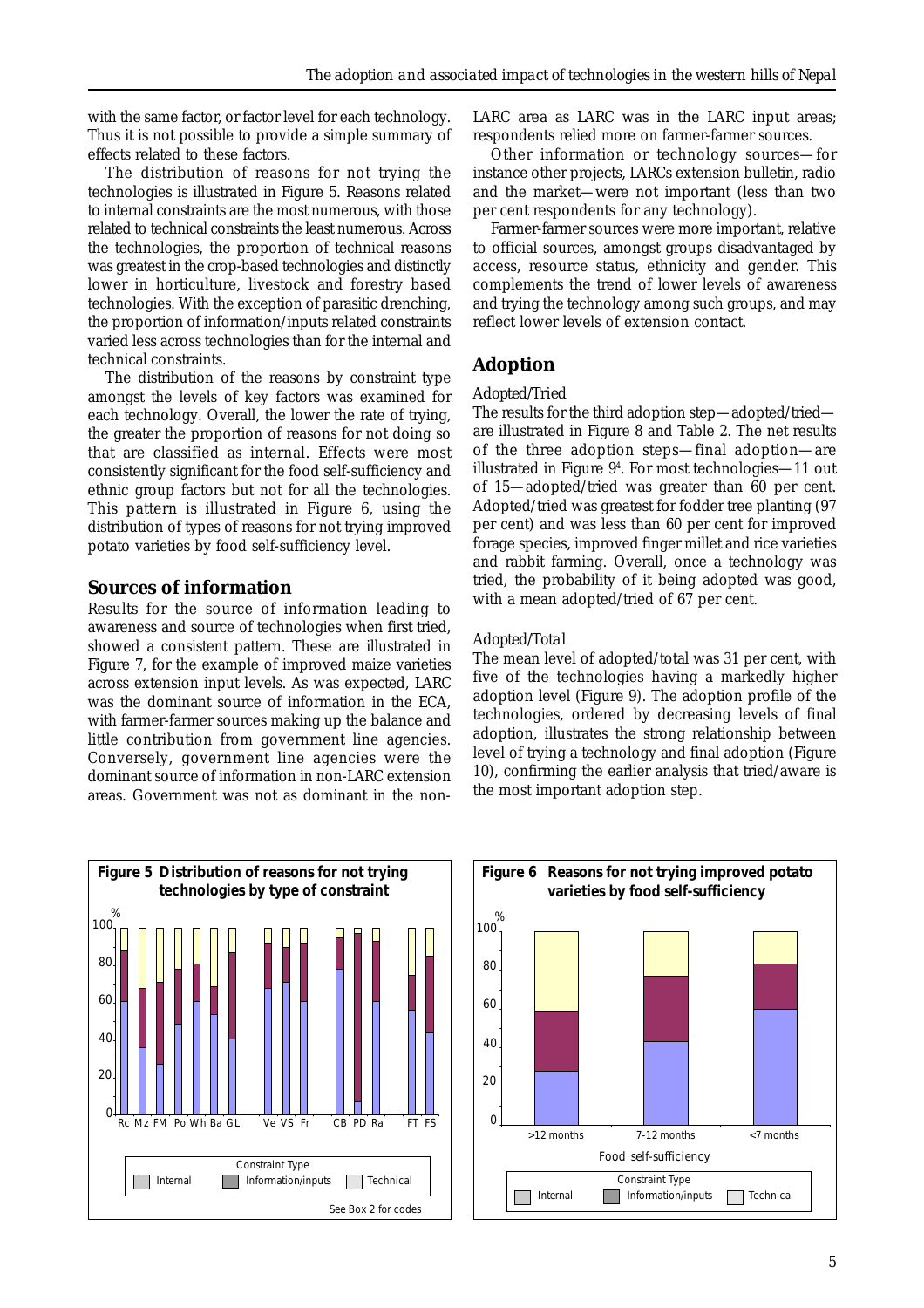#### **Factors affecting adoption**

#### *Access*

Adoption levels for the majority of technologies were significantly affected by access. However, for only a few technologies was this relationship a simple and consistently significant one. This is because many technologies are adapted to specific AEZs and strongly associated with access levels. Thus the adoption of potatoes, Jersey crossbreeds and rabbit will be higher in the high hills to which these technologies are adapted; but which are typically poor access areas. Conversely, the adoption of vegetable seed production will be higher in medium access middle and low hill areas. Thus while strong associations may exist between access and adoption, it is not a simple relationship where increased access is associated with increased adoption.

The technology showing the most significant and consistent trend of decreasing adoption with decreasing access was parasitic drenching. Here decreased adoption with decreased access resulted from a comparable decline in awareness and rate of trying with decreasing access. It is likely that this reflects the reduced availability of inputs—medicines—required for the technology.

Overall, the lack of a significant reduction in adoption levels with decreasing access is taken to indicate that in the study area, and for the improved agricultural technologies studied, there was no systematic disadvantage or inequity of adoption with reduced accessibility. Except where the availability of inputs is critical for adoption, the suitability of a technology to an area was a more important determinant of adoption.

#### *Food self-sufficiency*

There was a consistent pattern across all technologies (except improved barley varieties and tree fruit crops) of decreasing adoption levels with decreasing food selfsufficiency. However, this was significant only for improved rice, maize and wheat varieties, improved vegetables and crossbreeds. For all technologies except

 $\ddot{\phantom{0}}$ 20% 20 40% 40 60% 60 80% 80 100% 100 1234 High Medium Low None  $\mathcal{C}$ % LARC input level **Figure 7 Improved maize varieties: First source of information by LARC input level** LARC | HMGN | Farmer/farmer | | Others Information source

improved wheat varieties, whenever the effect of food self-sufficiency on adoption was significant, there was a significant complementary effect of food selfsufficiency on the tried/aware adoption step (the most important step determining final adoption).

The most frequently reported reasons for not trying a technology were related to constraints internal to the household (typically lack of land or labour). The relative importance of internal constraints did not however differ markedly between food self-sufficiency classes. The relative importance of each reason for the household was not determined by the questionnaire. However, the association between the frequency of internal reasons for not trying a technology, the low rate of trying and the low adoption by food deficit households suggests that technology adoption by these households is primarily constrained by factors related to household resources.

The consistent, and often significant pattern of reduced adoption with reduced food self-sufficiency, is taken to indicate that low food self-sufficient households are consistently at a disadvantage with respect to the adoption of improved agricultural technologies.

#### *Ethnicity*

There was a consistent and significant effect of ethnic group on adoption for all technologies except barley, grain legumes, vegetables and crossbreeds. The dominant pattern was for the Occupational caste group to have significantly lower levels of adoption (in nine of the fifteen technologies). Differences between Brahmin/Chhetri and the Gurung/Magar and 'other' ethnic groups were more variable. The earlier results for awareness and trying suggest that low adoption amongst Occupational caste households results from low rates of trying (i.e. the tried/aware adoption step).

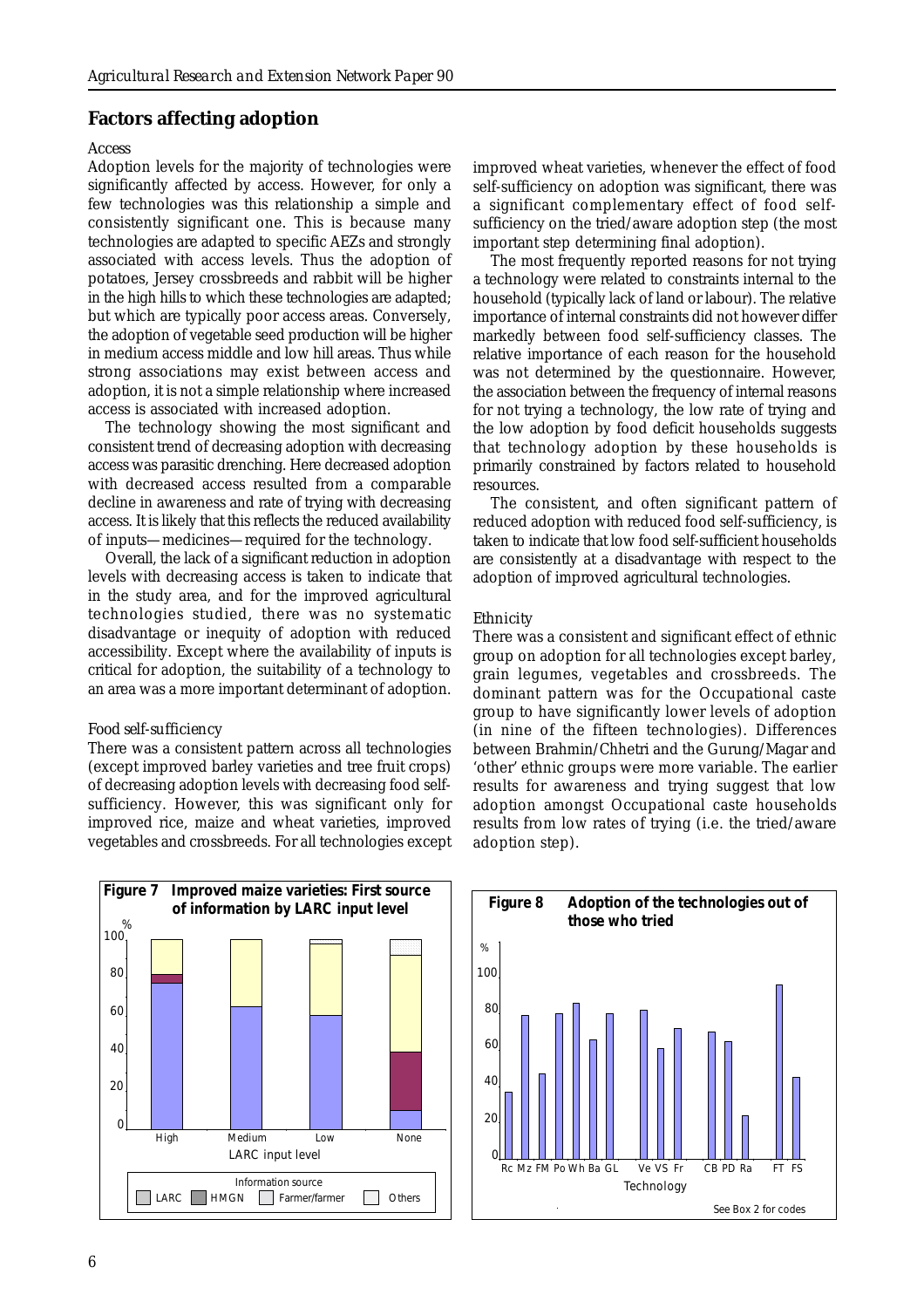For most technologies, adoption amongst Gurung/ Magar households was not significantly different to those for Brahmin/Chhetri households. The exceptions were the significantly lower adoption by the Gurung/Magar of improved rice and wheat varieties, vegetable seed production and parasitic drenching, and higher adoption of improved finger millet varieties and fodder tree planting. These relatively small differences may simply reflect the altitudinal stratification of these ethnic groups and technologies; Gurung/Magar and maize/finger millet production systems predominate in the high hills and Brahmin/Chhetri and rice-wheat systems predominate in the middle and low hills.

These results provide evidence of a systematic disadvantage for Occupational caste households with respect to adoption of new technologies. Occupational caste households are, however, traditionally less dependent than other groups on agricultural production for their livelihoods.

#### *Gender*

Sex of respondent, or of household head, had a relatively small effect on reported adoption. As the questionnaire was designed to assess household, rather than individual respondent adoption, it was anticipated that differences in household adoption reported by sex of respondent, were unlikely. For most technologies, adoption reported by female respondents was slightly, but not significantly, lower than for male respondents. These results may reflect a tendency for respondents to reply from an individual rather than a household perspective.

Results for sex of household head are considered to provide a more reliable indicator of the gender dimension of technology adoption by households. This is because results are more likely to reflect differences in household resources. Sex of household head was significant for only two technologies (improved varieties of finger millet and wheat). For a further nine technologies, female-headed



households reported lower adoption rates. Higher adoption of finger millet varieties amongst femaleheaded households probably reflects the importance of finger millet to Gurung/Magar households, which have a higher rate of male absenteeism due to male out-migration<sup>5</sup>.

Overall, there is little conclusive evidence of a systematic disadvantage based on gender with respect to adoption of new technologies.

## **4 HOUSEHOLD ADOPTION AND EXTENSION IMPACT**

In the previous sections, the adoption profiles of each technology were examined individually. In reality, however, each household is a potential adopter of any number and combination of new technologies. The goal of LARC has been to promote improved livelihoods at the household level, through the adoption of new technologies. The adoption profiles for each household were therefore examined simultaneously across all the technologies to achieve a better understanding of the extent to which this goal has been achieved. The multi-technology adoption profiles were then linked to perceived impacts on key indicators.

The following sections summarise the findings. Firstly, household adoption patterns across the technologies are examined using the multivariate technique of cluster analysis (see Appendix 1). The multi-technology household adoption clusters identified are then related to those impacts detected in the earlier EIS (LARC, 1994), to determine whether there is a relationship between technology adoption and perceived impact.

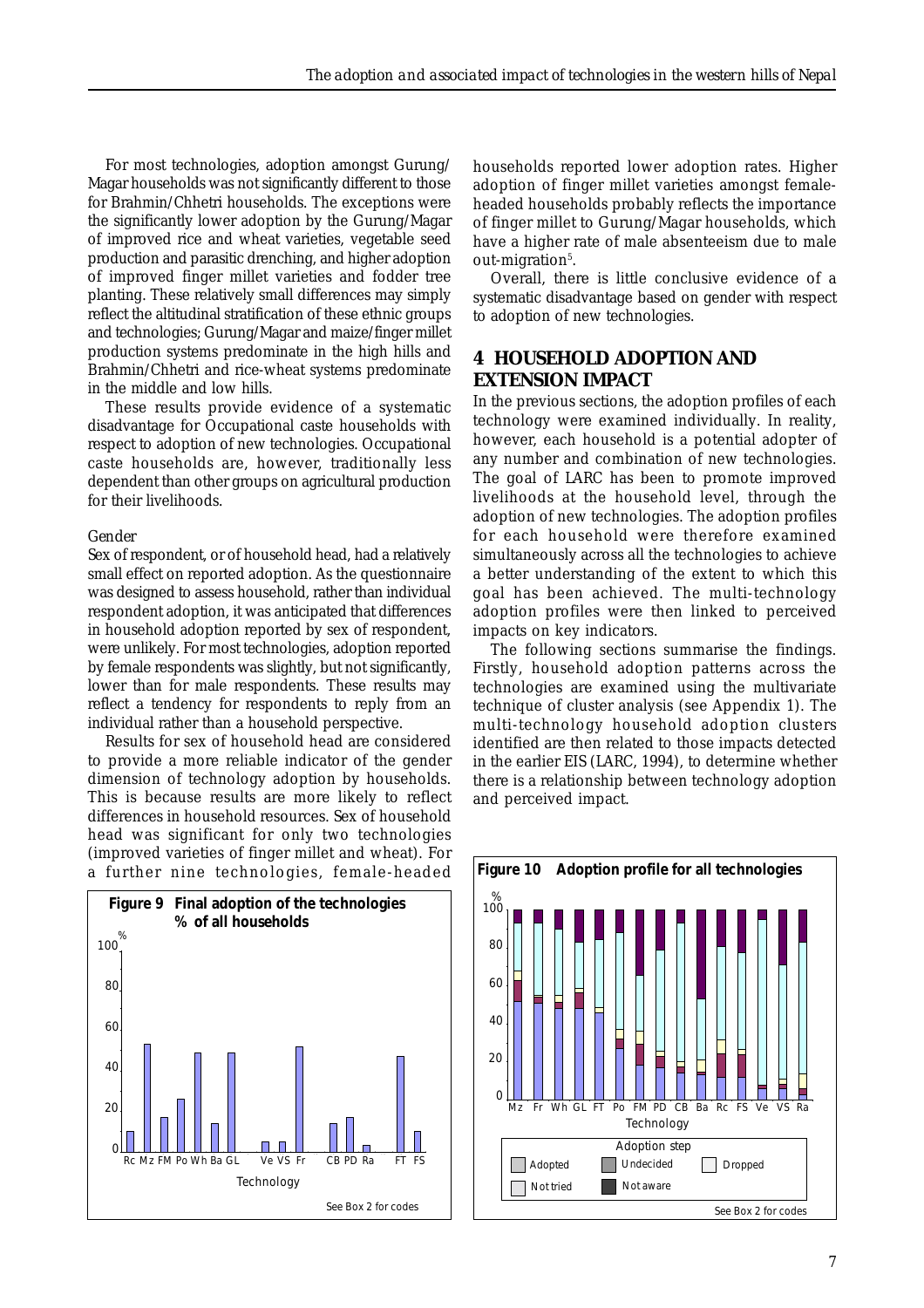## **Multi-technology adoption**

#### *Household clusters*

In order to classify households according to their adoption of all the technologies studied, a cluster analysis was performed using the five step adoption profile developed for the sample households, for each of the 15 technologies (see Appendix 1). Preliminary hierarchical cluster analysis suggested that between four and eight clusters might be appropriate. Canonical variate analysis found that welldifferentiated clusters were obtained with a five cluster solution. This was therefore used for further analysis.

The five adoption profile steps were given values from one to five, with the class 'Not aware' given the value 1, Not tried – 2, Dropped – 3, Undecided – 4 and Adopted – 5. For each cluster of households, the cluster mean value for each technology was calculated and each technology was then assigned to one of the adoption profile steps (Table 3).

| Table 3 Number of technologies in adoption profile<br>classes for each cluster of households |               |     |           |           |           |  |
|----------------------------------------------------------------------------------------------|---------------|-----|-----------|-----------|-----------|--|
| Adoption profile Cluster 1 Cluster 2                                                         |               |     | Cluster 3 | Cluster 4 | Cluster 5 |  |
| Adopted                                                                                      | 4             | 2   | 2         |           | Ω         |  |
| Undecided                                                                                    | 9             | 6   | 3         |           | 0         |  |
| Dropped                                                                                      | $\mathcal{P}$ | 6   | 6         | 4         | 4         |  |
| Not tried                                                                                    |               | 6   | 7         | 13        | 10        |  |
| Not aware                                                                                    | ∩             | 0   | ∩         | 1         | 1         |  |
| Cluster size                                                                                 | 10%           | 19% | 26%       | 18%       | 27%       |  |

For Cluster One, the mean value for four technologies exceeded 4.5 and these technologies were therefore classified as adopted. Nine technologies had a mean value between 3.5 and 4.4 and were classified as undecided. No technology in Cluster One had a mean value of less than 1.5, i.e. there were no technologies which Cluster One households were unaware of. Comparing Cluster One with other clusters shows a

|                         | Table 4 The technologies in the adoption profiles for each cluster                                                              |                                                                      |                                                                                  |                                                                                                                                                                            |                                                                                                                                                       |
|-------------------------|---------------------------------------------------------------------------------------------------------------------------------|----------------------------------------------------------------------|----------------------------------------------------------------------------------|----------------------------------------------------------------------------------------------------------------------------------------------------------------------------|-------------------------------------------------------------------------------------------------------------------------------------------------------|
| <b>Adoption Profile</b> | Cluster 1                                                                                                                       | Cluster <sub>2</sub>                                                 | Cluster 3                                                                        | Cluster 4                                                                                                                                                                  | Cluster 5                                                                                                                                             |
| Adopted                 | Maize<br>Wheat<br>Vegetables<br>Tree fruits                                                                                     | Finger millet<br>Maize                                               | Fodder trees<br>Tree fruits                                                      | Wheat                                                                                                                                                                      |                                                                                                                                                       |
| Undecided               | Rice<br>Grain legumes<br>Potatoes<br>Vegetable<br>Seeds<br>Fodder trees<br>Crossbreeds<br>Parasitic drenching<br>Rabbit farming | Wheat<br>Grain<br>Legumes<br>Potatoes<br>Fodder trees<br>Tree fruits | Maize<br>Wheat<br>Potatoes                                                       | Maize                                                                                                                                                                      |                                                                                                                                                       |
| Dropped                 | Finger millet<br>Forage species                                                                                                 | Rice<br>Forage<br>Species<br>Crossbreeds<br>Parasitic<br>Drenching   | Rice<br>Grain lequmes<br>Forage species<br>Crossbreeds<br>Parasitic<br>Drenching | Grain<br>Legumes<br>Potatoes<br><b>Fruit Trees</b>                                                                                                                         | Maize<br>Grain lequmes<br>Fodder trees<br>Tree fruits                                                                                                 |
| Not tried               | Barley                                                                                                                          | Barley<br>Vegetables<br>Vegetable<br>Seeds<br>Rabbit<br>Farming      | Barley<br>Finger millet<br>Vegetables<br>Vegetable<br>Seeds<br>Rabbit<br>Farming | Finger millet<br><b>Rice</b><br>Vegetables<br>Vegetable<br>Seeds<br>Fodder trees<br>Forage<br><b>Species</b><br>Crossbreeds<br>Parasitic<br>Drenching<br>Rabbit<br>Farming | Finger millet<br>Rice<br>Wheat<br>Potatoes<br>Vegetables<br>Vegetable seeds<br>Forage species<br>Crossbreeds<br>Parasitic drenching<br>Rabbit farming |
| Not aware               |                                                                                                                                 |                                                                      |                                                                                  | Barley                                                                                                                                                                     | Barley                                                                                                                                                |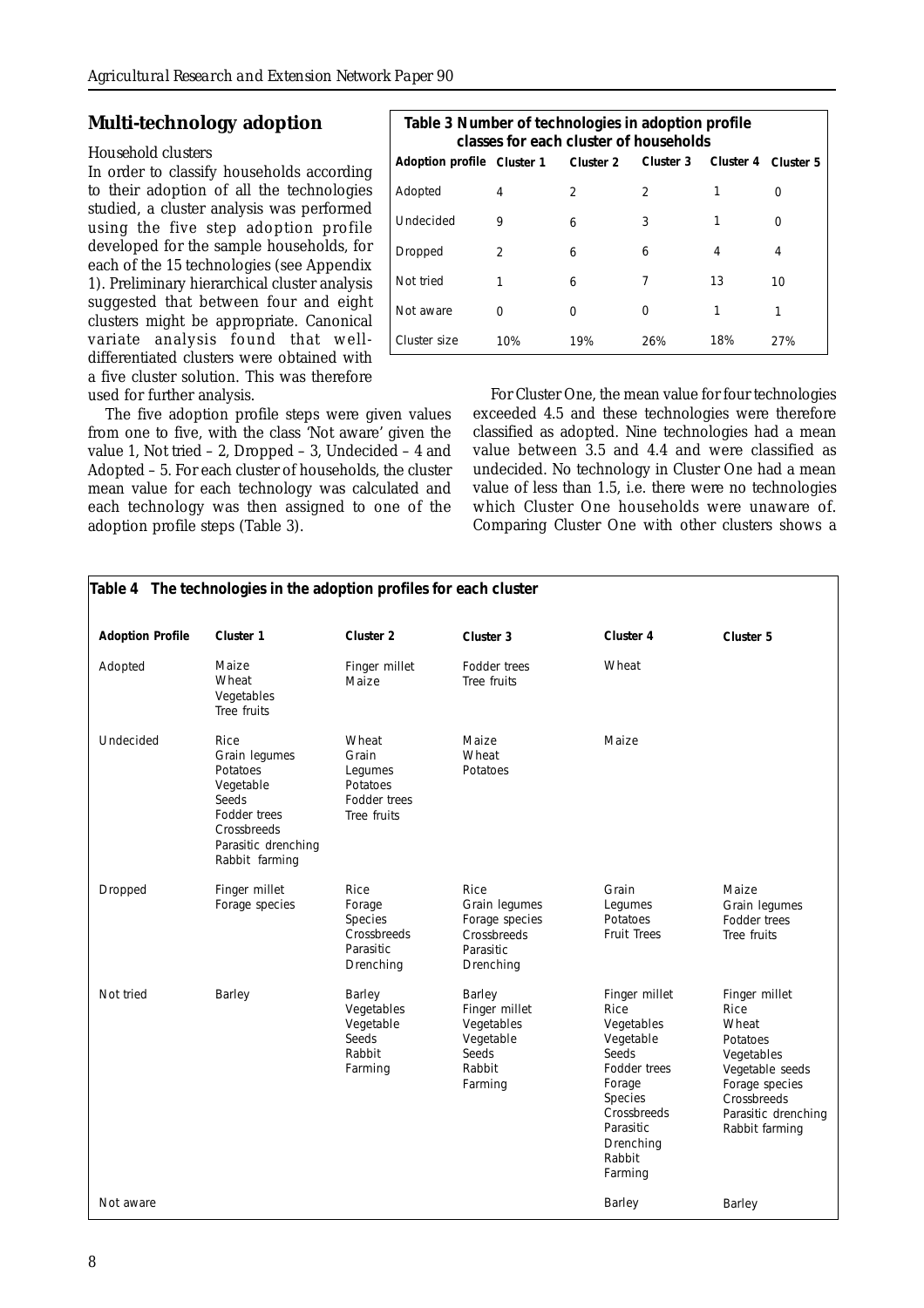progressive decline in the number of technologies adopted or undecided on, and an increase in the number of technologies not tried. Cluster One therefore represents adopting households. It is the smallest cluster and comprises only 10 per cent of the sample. Clusters Two, Three and Four form a gradual progression to Cluster Five (the largest cluster with 27 per cent of households), who are essentially non-adopters.

A detailed adoption profile for each cluster is given in Table 4, where individual technologies contributing to the adoption profile distribution in Table 3 are listed. It indicates that there are certain common technologies adopted or undecided upon, across several clusters. These include improved maize and wheat varieties (apparent in four clusters), followed by tree fruit crops, planting of fodder trees and improved potato varieties (three clusters). There are two technologies, namely improved vegetables and improved finger millet varieties, which have been adopted by only one cluster.

Another group of technologies falls consistently into the dropped, not tried or not aware category. These include improved barley and forage species. If Cluster One is excluded, then the list of technologies which have generally low adoption (i.e. dropped, not tried or not aware) across clusters can be expanded to include improved rice varieties, improved vegetables, vegetable seed production, parasitic drenching, crossbreeds and rabbit farming.

#### *Relationship between clusters and key factors*

Loglinear modelling was used to investigate the relationship between the clusters of households and the key factors. Interactions which are not important (for instance, the interaction between access and ethnicity) were not included in the model, nor were three or more factor interactions. This considerably simplified the model by keeping the number of cells with zero count to a minimum.

Sex of household head showed little association with cluster membership and sex of respondent was only marginally associated. All other key factors were strongly associated with cluster membership. The distribution of households is not even across the five clusters but is affected by key factors. For example, AEZ is strongly associated with cluster membership; relatively larger numbers of low hill households occur in Clusters One and Three than would be expected. Similarly, relatively larger numbers of middle hill households occur in Cluster Four and high hill households in Clusters Two and Five. These associations were used to characterise the clusters in terms of the key factors (Table 5). Each is characterised by the key factor level which had the largest positive residual. The result therefore gives a typical household in each cluster, although households with these characteristics can also belong to other clusters.

To determine the relative importance of the key factors on household adoption patterns across technologies (i.e. multi-technology adoption), the mean deviances for the loglinear models were examined. The resulting order of importance was ethnicity, LARC extension input, food self-sufficiency, AEZ, access and sex of respondent. Brahmin/Chhetri households with more than twelve months food self-sufficiency, located in the low hills, with good access and in a high LARC extension input village are likely to be high adopting households. At the other end of the multi-technology adoption spectrum, non-adopting households are likely to belong to Occupational castes, be less than seven months food self-sufficient, located in the high hills, with poor access and in non-LARC input areas.

It is possible that the significant and positive association between extension input and multitechnology adoption clusters could be unintentional. For example, high extension input areas might contain more Brahmin/Chhetri, food self-sufficient households in the more accessible low hills, which tend also to be high adopting households. In order to test this possibility,

| Table 5 Cluster profiles derived using associations between key factors and clusters |                     |                  |                     |                     |              |  |
|--------------------------------------------------------------------------------------|---------------------|------------------|---------------------|---------------------|--------------|--|
| <b>Key Factor</b>                                                                    | Cluster 1           | Cluster 2        | Cluster 3           | Cluster 4           | Cluster 5    |  |
| Agro-ecological zone<br>p < 0.001                                                    | Low hills           | High hills       | Low hills           | Middle hills        | High hills   |  |
| Extension input<br>p < 0.001                                                         | High LARC           | High LARC        | Low LARC            | Low LARC            | Non-LARC     |  |
| Access<br>p < 0.001                                                                  | <4 hours            | 4-8 hours        | $<$ 4 hours         | <4 hours            | $>12$ hours  |  |
| Food self-sufficiency<br>p < 0.001                                                   | >12 months          | >12 months       | 7-12 months         | 7-12 months         | $<$ 7 months |  |
| Ethnicity<br>p < 0.001                                                               | Brahmin/<br>Chhetri | Gurung/<br>Magar | Brahmin/<br>Chhetri | Brahmin/<br>Chhetri | Occupational |  |
| Sex of respondent<br>$p=0.043$                                                       | Male                | Female           | Male                | No association      | Female       |  |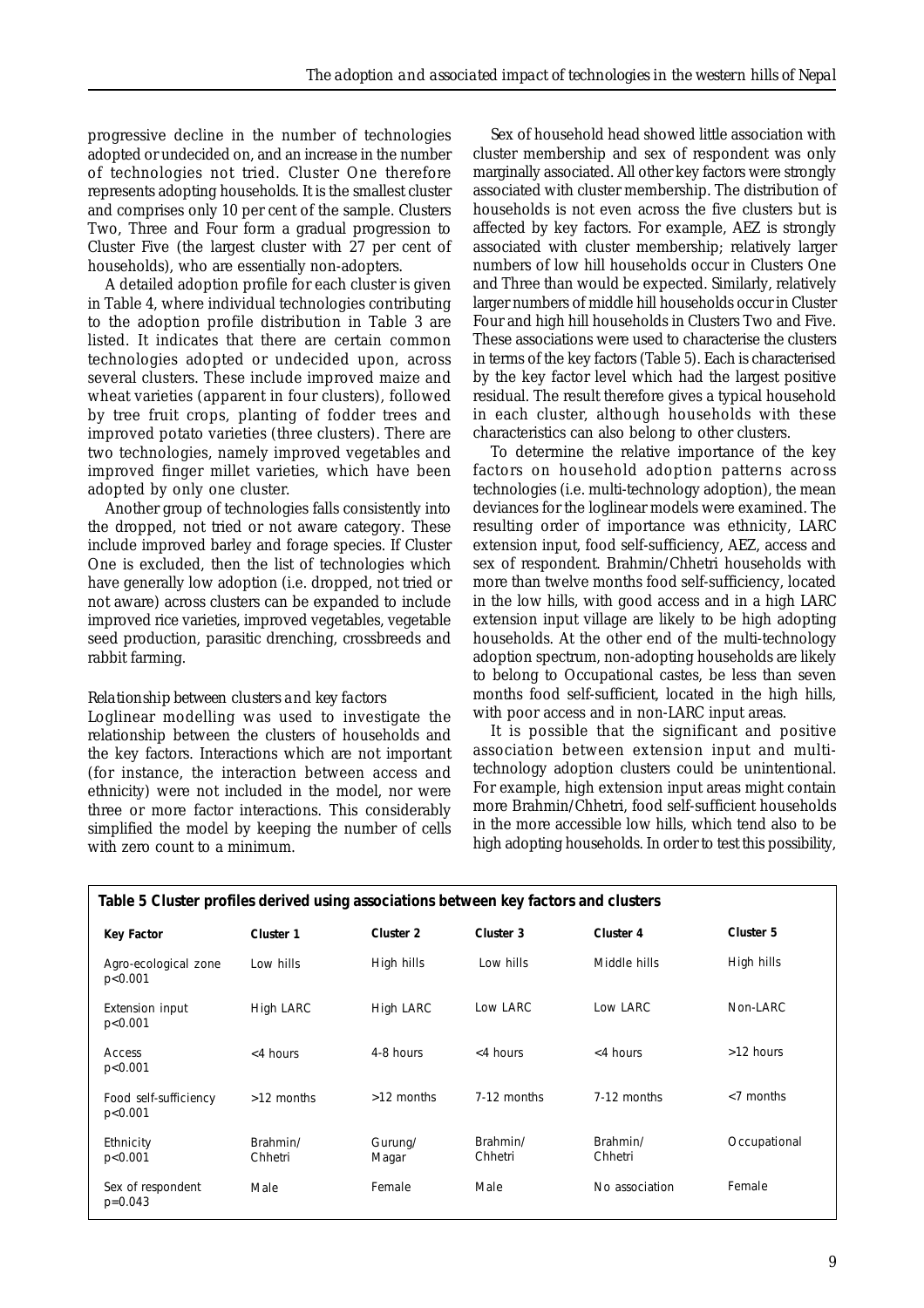| Table 6 Cluster profiles derived using associations between EIS impacts and clusters |           |                      |           |           |           |  |  |
|--------------------------------------------------------------------------------------|-----------|----------------------|-----------|-----------|-----------|--|--|
| EIS impact                                                                           | Cluster 1 | Cluster <sub>2</sub> | Cluster 3 | Cluster 4 | Cluster 5 |  |  |
| Total food grain production                                                          | Increase  | Increase             | Increase  | Decrease  | Decrease  |  |  |
| Fodder supply                                                                        | Increase  | Increase             | Increase  | No change | Decrease  |  |  |
| Soil fertility                                                                       | Increase  | No change            | Increase  | Decrease  | No change |  |  |
| Work load                                                                            | Increase  | Decrease             | Decrease  | Increase  | No change |  |  |
| Economic status                                                                      | Increase  | Increase             | Decrease  | No change | No change |  |  |

The results revealed strong relationships between multitechnology adoption cluster membership and the perceived impacts on total food grain production, fodder supply,

the loglinear model was re-run with the extension input factor by cluster membership term fitted last. By doing this, the extension input influence on cluster membership was tested after all other influences had been accounted for; and was found to be still significant. This is taken as strong evidence of a causal relationship between extension input and multi-technology adoption cluster membership. LARC extension input to a household increased the multi-technology adoption rate.

## **Multi-technology adoption and household impact**

Loglinear modelling was also used to investigate the relationship between household adoption cluster membership and impacts (either positive/increased, no change or negative/decreased) perceived by the respondent households on the indicators used in the EIS (LARC, 1994). The distribution of the perceived impacts in the population for the indicators where effects were statistically significant (namely total food grain production, fodder supply, soil fertility, workload and economic status) are summarised in Figure 11.



soil fertility and economic status. There was a small association between cluster membership and workload. The cluster characteristics developed from these associations are shown in Table 6.

Table 6 shows that for Cluster One, all the impacts have been positive. Clusters Two, Three and Four have combinations of positive, no change and negative impacts. For Cluster Five households, the five indicators show either no change or a negative impact. This shows that Cluster One households who have adopted most technologies—have benefited most, with increases in total food grain production, fodder supply, soil fertility and economic status, although at the cost of increased work load. On the other hand, Cluster Five households have benefited little, if at all.

Loglinear modelling also showed significant associations between the key factors and the perceived impacts (a reflection of the associations between the multi-technology adoption clusters and the key factors described in the previous section). Thus, positive impacts were more likely to be perceived by Brahmin/Chhetri, food self-sufficient households living in good access, low hill areas. As for the earlier examination of the association between extension input and multitechnology adoption cluster membership, the extent to which the association between extension input and positive impacts could have occurred unintentionally was tested by re-running the loglinear model with the extension input by impacts term fitted last. A significant association remained between extension input and the perceived impacts on total food grain production, fodder supply and workload.

## **Implications**

The analysis shows that sample households can be reliably clustered according to their multi-technology adoption profiles. The five clusters are graded from high adopting households with high multi-technology adoption profiles (10 per cent of the sample), through to those with intermediate adoption patterns, to those who are essentially non-adopters (27 per cent of the sample). The distribution of the sample amongst the clusters indicates that about a quarter of households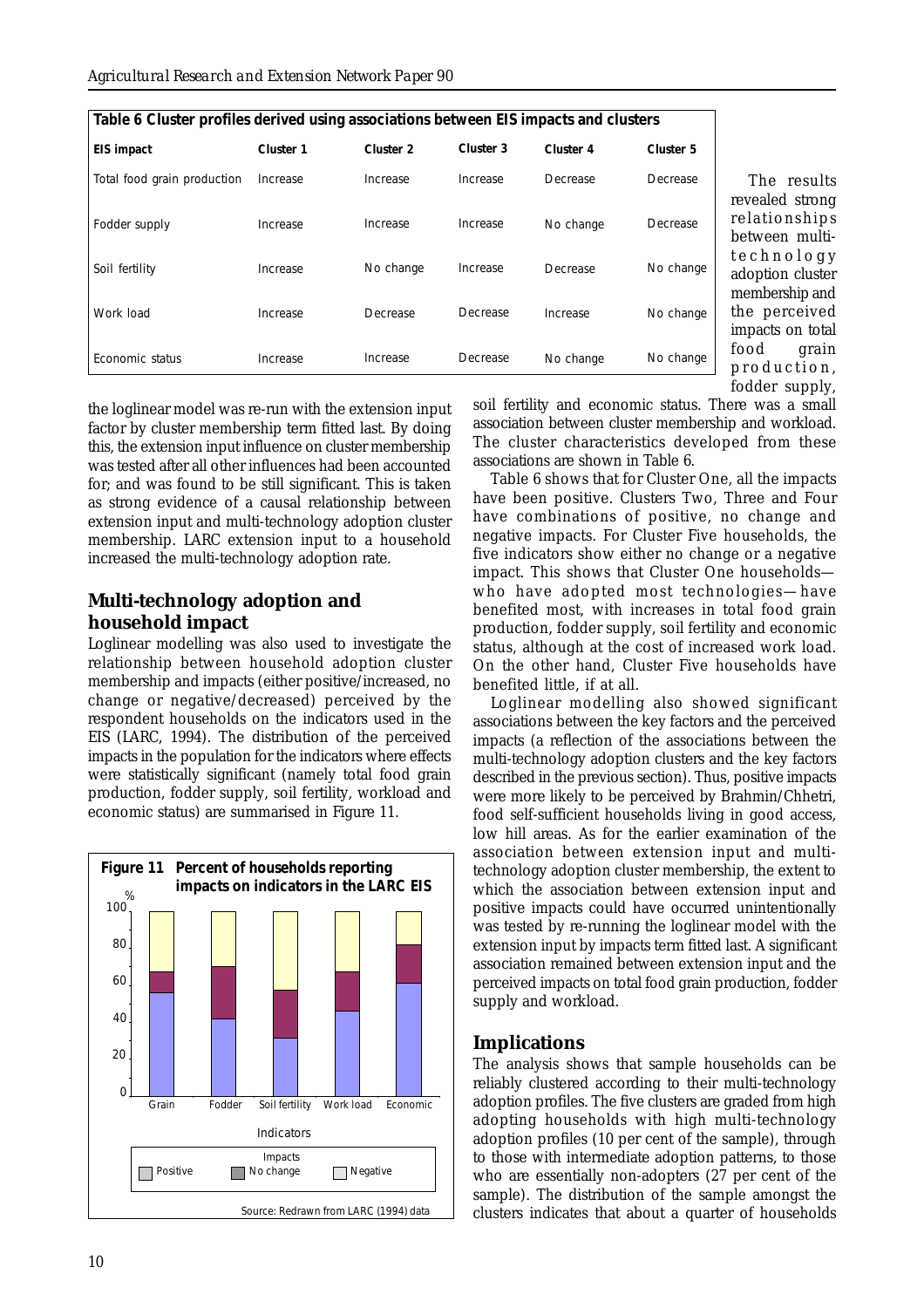had adopted no technologies, about half had adopted one or no technologies, and most households (90 per cent) two or less technologies. Most technologies are therefore adopted by only a small and common proportion of households.

The combination of technologies most likely to be adopted by high adopting households (improved maize, wheat and potato varieties, tree fruit crops and the planting of fodder trees) and the socio-economic characteristics of adopting households (Brahmin/Chhetri, food self-sufficient households in low hill areas with good access) reinforce the associations demonstrated in the earlier single-technology analyses. There were also significant differences in perceived impacts between households grouped according to their multi-technology adoption profile. Adopting households reported increased total food grain production and fodder supply, but at the cost of increased workload in comparison to non-adopting households.

The significant positive association leads to the main conclusion of this analysis: there is a positive, significant and causal relationship between enhanced extension input to farming households and the wider beneficial impacts perceived by these households, as a result of the adoption of the improved agricultural technologies. This relationship occurred firstly between LARC extension input and the multi-technology adoption cluster membership; secondly between this membership and positive impacts on total food grain production and fodder supply; and thirdly between LARC extension input and these impacts.

## **5 DISCUSSION**

## **Level and extent of adoption**

The primary objective of this study was to determine the level and distribution of adoption of technologies, to determine the economic value and impact of research. The examination of the relative effects within studies, for example between adoption steps and across farmer categories and of the causal mechanisms and reasons involved, are also an important means to improve research and extension strategies and processes.

The adoption studies conducted under the LARC/PAC RIMS are the most comprehensive to have been conducted in the hills of Nepal. Although some earlier adoption studies in Nepal have covered hill farming systems (KHDP, 1993; Clinch and Vaidya, 1993; Belbase, 1992; Pachico and Ashby, 1983; Rokaya, 1983 and Sharma, 1981), most have been concerned with the plains (Upadhyaya *et al*, 1993; Thapa *et al*, 1992; Morris *et al*, 1994; Shakya and Flinn, 1985; and Karki, 1981). These studies have also had a commodity and variety technology focus, concentrating on rice (Malla, 1983) but also covering wheat, fertiliser use, seeds and cross-breeding.

Comparisons between adoption studies need to be made cautiously. Studies have different objectives and methods and different issues are examined. Furthermore as the results of this study demonstrate, the level and extent of adoption depends on a range of factors that are likely to vary between study populations. The more similar studies are in terms of technologies, farming systems, factors and study methods, the more reliable will be the comparisons. This is reinforced by comparing the LARC and PAC RIMS adoption studies which were carried out in comparable environments using comparable methods. A positive rank correlation  $(r_s=0.75; p<0.10)$  and similar levels of adoption amongst the seven common technologies was evident.

Comparisons with other Nepali adoption studies also provide evidence of consistent effects between studies and confirm some factors influencing adoption as generally applicable. Factors—common to the LARC study—identified as positively associated with increased adoption, were increased access (Belbase, 1992) and increased extension activity (Malla, 1983). Other factors associated with increased adoption in the other studies, namely increased farm size (Belbase, 1992; Malla, 1983), lower input (fertiliser) prices (Shakya and Flinn, 1985; Upadhyaya, 1993), irrigation availability (Belbase, 1992; Malla, 1983), risk-bearing capacity (Pachico and Ashby, 1983), tenure status (Shakya and Flinn, 1985) and credit (Shakya and Flinn, 1985), were not specifically examined in the LARC adoption study. In the LARC study, households were classified on the basis of food self-sufficiency which previous experience has shown to be a surrogate factor for assessing resource status. For example, food self-sufficient households are likely to be larger farmers who consequently have less need to enter share-cropping arrangements, which are themselves negatively associated with the adoption of modern varieties (Shakya and Flinn, 1985). Also, they can also more easily absorb the risk inherent in the evaluation of a new technology and so tend to be early adopters (Pachico and Ashby, 1983). Thus the findings of the LARC study, on the basis of using household food self-sufficiency as a surrogate factor, appear consistent with the earlier studies.

An important feature to bear in mind is that research and extension programmes have been well-resourced and institutionally integrated within LARCs ECA. Programmes have also been assessed as well oriented and managed (LARC, 1994; MASDAR, 1995b). These are conditions expected to lead to favourable adoption rates. The rates of adoption estimated here may therefore be a reliable guide to the maximum that may be realistically achieved from a well-functioning research and extension system, servicing primarily subsistenceoriented, hill farming systems.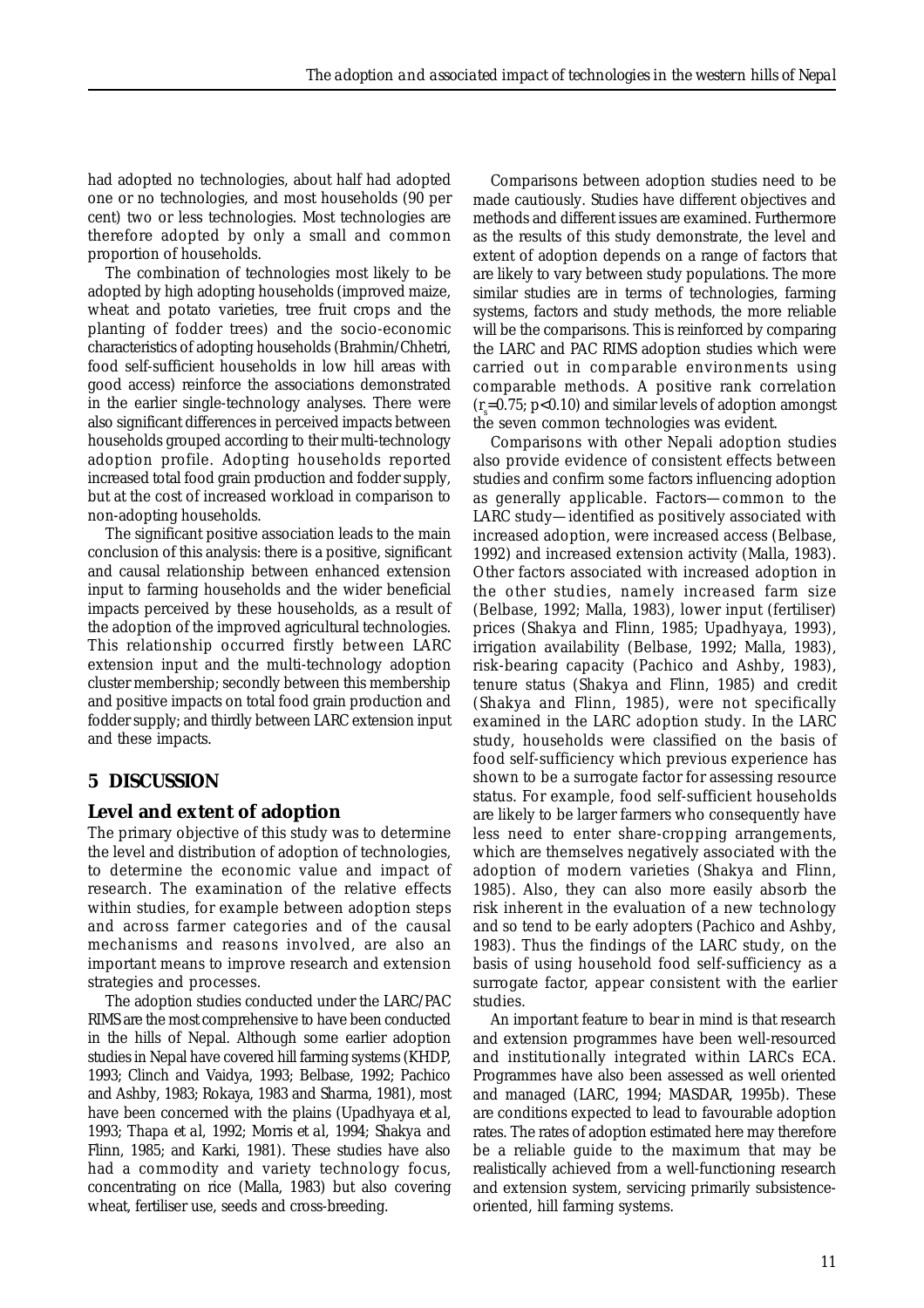## **Reasons for, and factors influencing adoption**

Comparisons of the adoption steps across technologies (See Figures 3, 4, 8 and 9) help identify the important adoption gaps for the different technologies. Associated survey questions identify the constraints to and incentives for adoption. The major barriers to adoption were low rates of trying technologies, and the importance of internal constraints of the farm household (typically lack of land or labour) as reasons for not trying new technologies. The considerable variation in adoption between technologies once tried, and the logical and technology specific reasons given for non-adoption, have important implications for the future conduct of research at LARC. Extension emerged as a dominant factor.

## **Distribution of adoption**

Adoption levels were lower amongst households with low food self-sufficiency and from Occupational castes results that were not unexpected. Low adoption occurred principally because of low rates of trying. However, awareness and adoption once tried, was only marginally influenced by ethnicity and food self-sufficiency. Distribution of adoption therefore appears to be related mainly to the distribution and intensity of constraints to trying (largely internal) amongst the farm households, rather than to different types of constraints affecting different categories of households. Improved understanding of the internal constraints, together with initiatives in the research process that reduce the internal constraints to trying technologies are therefore likely to be beneficial in creating a more equitable distribution of adoption and the resulting benefits.

The finding that most technologies are adopted by only a small and common number of households and that adoption was skewed in favour of the better resourced households, has important implications for the targeting of research and extension. LARCs institutional objectives include those of equity and requires that LARC takes specific steps to avoid this skew. Undoubtedly this is a difficult task. One step that can be taken is for socio-economists to provide a set of guidelines that can be applied by the researchers at each step of the research process to ensure that the requirements of less well-resourced households are always considered in setting research agenda and methods. Another step is to conduct research into the reasons for not trying technologies; such research would self-select these disadvantaged households for attention.

## **Future conduct of research in the hills of Nepal**

The fourth objective of the study was to identify lessons for improving the effectiveness of research in the hills of Nepal. Implications and research needs for each technology were presented in the original report (Floyd, 1997) and are not further discussed. Amongst these, however, a number are common across technologies.

The first implication is the need to address the most important adoption gap—that of not trying a technology—which appears to occur due to internal constraints of the farm household. Across technologies, the 'not trying' households form the largest group of households, and a reduction in these households will have the greatest impact on the level of final adoption. The extent to which these households are able to try technologies and what needs to be done to achieve this needs to be identified. This should be followed by an assessment of whether this can be achieved by changes in research strategies and methods, or whether more substantial changes beyond the remit of research will be required. These findings will determine the extent to which research priorities and/or methods need to be adjusted.

A second implication, particularly for crop based technologies, is the need to consider non-yield variables (e.g. cooking quality and taste of varieties) when assessing technologies for their adoptability. Incorporation of such assessments into the research process is, on the evidence provided here, likely to lead to improved adoption.

A third feature of the results was the interaction between the not trying adoption gap and technology development. The emphasis should be on enhancing the participation of farmers and other stakeholders in the technology development process. The benefit of their participation would range from the greater and more relevant use of other, non-yield, assessment criteria in screening crop varieties, through to product development or identification of market opportunities for new technologies.

A fourth feature of the results is that adoption is skewed away from resource-poor households. The need for explicit targeting of resource-poor farming households, who have not benefited through the adoption of the technologies studied was discussed above and is reiterated here. Such an approach in the conduct of research and extension is not only in the interest of the farm households, but is also in the interests of research and extension systems. Explicit targeting will increase the impact of research and extension and so the justification for their funding.

## **Research-extension linkages**

Of the factors examined, the level of extension input had the largest and most consistent effect on adoption. In this study, a strong association between extension input and adoption was expected because LARC has been able to provide a high level of support in its ECA. The discussion should therefore focus on how extension can be more effective.

One implication that can be drawn from these results is that a balanced investment in research and extension is needed to ensure adoption at the household level, and research has a role in ensuring that this occurs.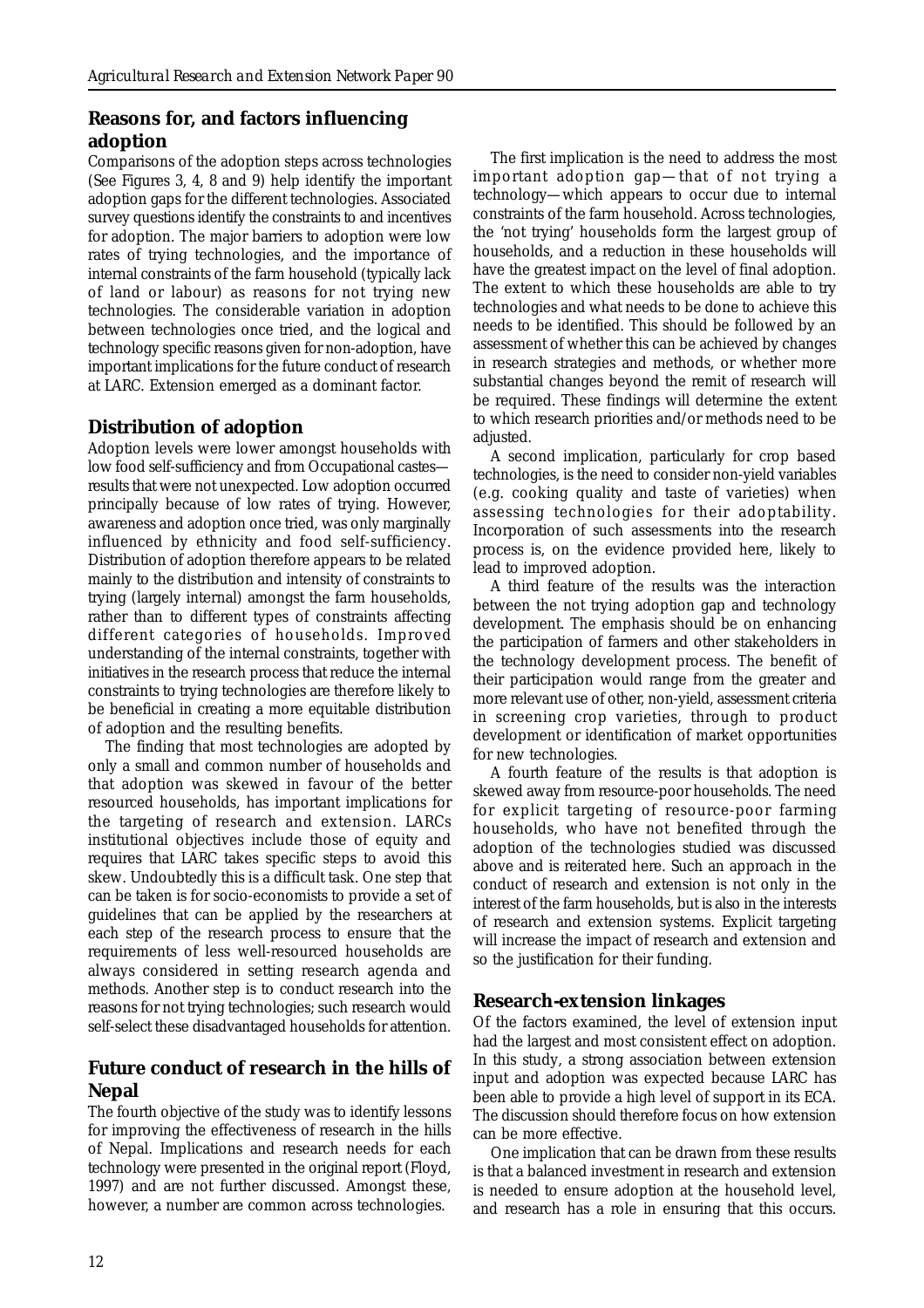This implies complementary research and outreach research programmes, together with pro-active attention to research-extension linkages to support extensionists in their task of disseminating technologies to farmers, and to ensure that farmers and extensionists are actively involved in technology development.

A result of the study that has particular implications for the future conduct of research-extension linkages is the consistent importance of information and inputrelated constraints as reasons for not trying a technology. Typically, the reasons given were either the lack of technical know-how or the supply of inputs. The frequent mention of the lack of seed as a constraint reinforces the importance of research contributing to the availability of foundation and certified seed, especially for those crops where private sector supply is unavailable.

With respect to the sources of information or the inputs needed for technology adoption, results demonstrated that farmer-to-farmer mechanisms are important, especially where official sources are scarce, or amongst disadvantaged households. Farmer-to-farmer information flows can be built on by extending the involvement of farmers in technology development, and by developing methods to enhance their current roles in technology dissemination. These developments are likely to be more appropriate for technologies which do not depend heavily on external inputs. However, where substantial improvements in the official extension and input delivery systems are unlikely, as in comparable hill areas and/or when technologies are dependent on inputs (parasitic drenching in this study) alternate systems and networks will need to be tested.

## **Technology adoption and household benefit**

The integrated nature of household farming systems in the hills of Nepal meant that in order to assess research impact at the household level, adoption patterns needed to be determined for a range of technologies. Multivariate analytical techniques were used to provide an integrated analysis of adoption across the fifteen technologies and is a distinguishing feature of this study, shared only with a few other adoption studies (Karim *et al*, 1995; Bapat *et al*, 1992; Daramola, 1989). The advantage of the approach lies in its ability to integrate, at the household level, the adoption profile for all technologies. Once this is done, it is possible to link households' reactions to a large number of technologies with their perceptions of the technologies impacts.

The statistically significant association between technology adoption and perceived positive impact at the household level is an important finding of the EIS and RIMS studies. It provides empirical evidence in support of continued funding for agricultural research and extension in the hills of Nepal.

## **6 CONCLUSIONS**

Adoption was highest for the technologies of improved maize, wheat and grain legume varieties, improved tree fruit crops, and the planting of fodder trees. Intermediate levels of adoption were found for the technologies of improved rice, finger millet, potato and barley varieties, crossbreeding of cattle and buffalo, parasitic drenching of livestock and improved forage species. Adoption levels were low for improved vegetables, vegetable seed production and rabbit farming. The highest rates of adoption are associated with technologies based on existing production systems (e.g. production of staples and fodder) and are lowest with technologies based on exotic production systems (e.g. introduced vegetables and seeds).

The level of awareness of the technologies was generally good, ranging from a minimum of 52 per cent awareness of improved barley varieties, to a maximum of 95 per cent for improved vegetables. For half the technologies, the level of awareness was greater than 80 per cent. Awareness was most strongly influenced by extension input levels, and decreased consistently and significantly with decreasing extension input.

The most important gap in the adoption process was in trying the technologies. Households who had not tried the technologies ranged from 25 to 70 per cent of the sample across all technologies. The most frequent reasons given were related to the internal constraints of the household (lack of labour or land), followed by those related to the availability of information/inputs concerning the technology (lack of technical knowhow and unavailability of seed). Technical reasons for not trying the technologies (typically, difficulty of managing the technology and the incompatibility of the improved technology with the farming system) were the least important.

Levels of not trying the technologies were significantly and consistently influenced by factors related to extension input and the socio-economic and ethnic characteristics of households. Increased levels of not trying were significantly associated with lower levels of extension input and amongst Occupational castes. Food deficit households were less likely to try a technology.

Once technologies were tried, the majority (greater than 60 per cent) of households adopted them. Extension input or socio-economic characteristics of households had little influence on adoption at this point. This indicates a generally high level of internal acceptability of the technologies, although for a few technologies—improved rice and finger millet varieties, rabbit farming and improved forage species—more than 50 per cent of households that had tried the technology had either dropped it, or were still undecided on whether to adopt.

The level of adoption of the technologies was consistently and significantly effected by the level of extension input. Increased levels of extension input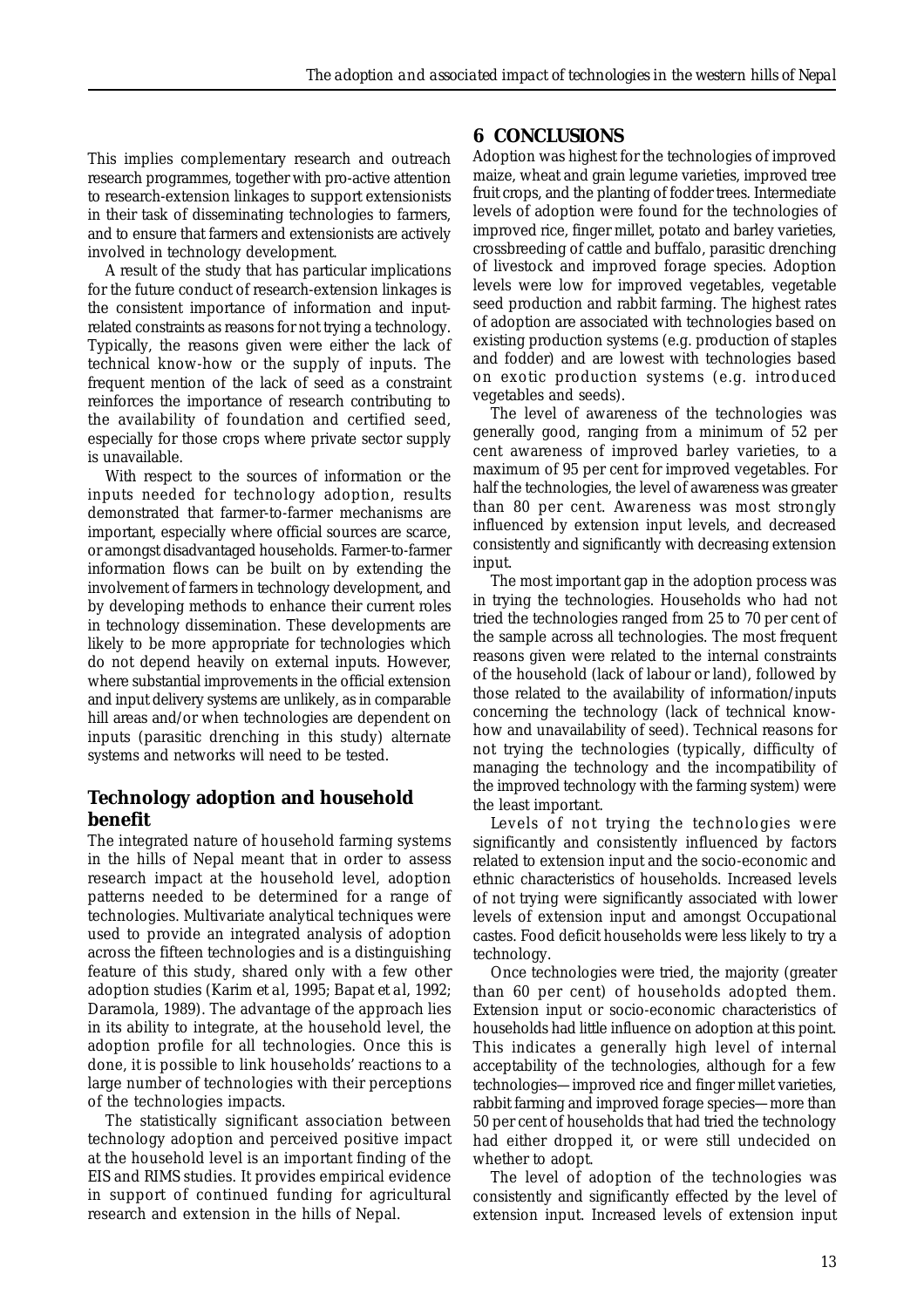were associated with increased levels of technology awareness, with increased rates of trying once aware and with a lower frequency of information/input related constraints. This underlines the importance of maintaining adequate extension input and effective research/extension linkages, in order to ensure research impact.

Adoption rates were lower amongst resource-poor households and amongst Occupational castes, although there were no consistent significant differences related to gender or access. From the available data, the reasons for lower adoption among these households appear to be primarily related to the higher level of internal constraints of the households. About a quarter of the households had adopted no technologies, about half of the households had adopted one or less technologies, and most households (90 per cent) two or less technologies. Most technologies are therefore adopted by only a small and common proportion of the sample households, who are better resourced or live in more favourable (lower hill and better access) areas.

There was a positive association between the household adoption patterns of the technologies and the household perceptions of positive impacts, as measured in the earlier EIS for the same population sample. Adoption was associated with increased total food production, fodder supply, soil fertility and economic status, but at the cost of increased work load.

There was a positive association between household adoption of technology and increased extension input into the household on one hand, and household perceptions of positive impacts on the other. This strongly implies that improved agricultural technologies, generated as outputs from research and effectively disseminated, lead to perceived socio-economic benefits at the household level.

This suggests that the value of any adoption study lies as much in the improved (qualitative) understanding of both the adoption process and the impact on the farming system as in the (quantitative) determination of absolute levels and extent of adoption.

#### **Lessons for the future**

The following conclusions form the basis of recommendations for the future conduct of agricultural research in the hills of Nepal.

The most important adoption gap—that of not trying a technology—which occurs due to internal household constraints, requires more attention. A more thorough explanation of the causal relationship between not trying a technology and the internal constraints of households is needed, and the association between these reasons with socio-economic factors.

Research should address ways to make more effective use of the resource—typically land or labour—that is the most limiting constraint to adoption. For other constraints, research may be unable to make a significant contribution: in these cases the problem or the technology would be a low research priority.

The skewed patterns of adoption of the technologies in favour of better-resourced farmers indicate a need for more explicit targeting of resource-poor farmers. These are the households that must be reached if wider adoption and impacts of research programmes are to be achieved.

The underlying research and extension programmes examined in this study have been well-resourced, managed and institutionally integrated within the area studied. These are conditions likely to lead to favourable rates of adoption. Thus the levels and distribution of adoption achieved are a reliable guide to the maximum that may be realistically achieved from a well-functioning research and extension system servicing comparable hill farming systems.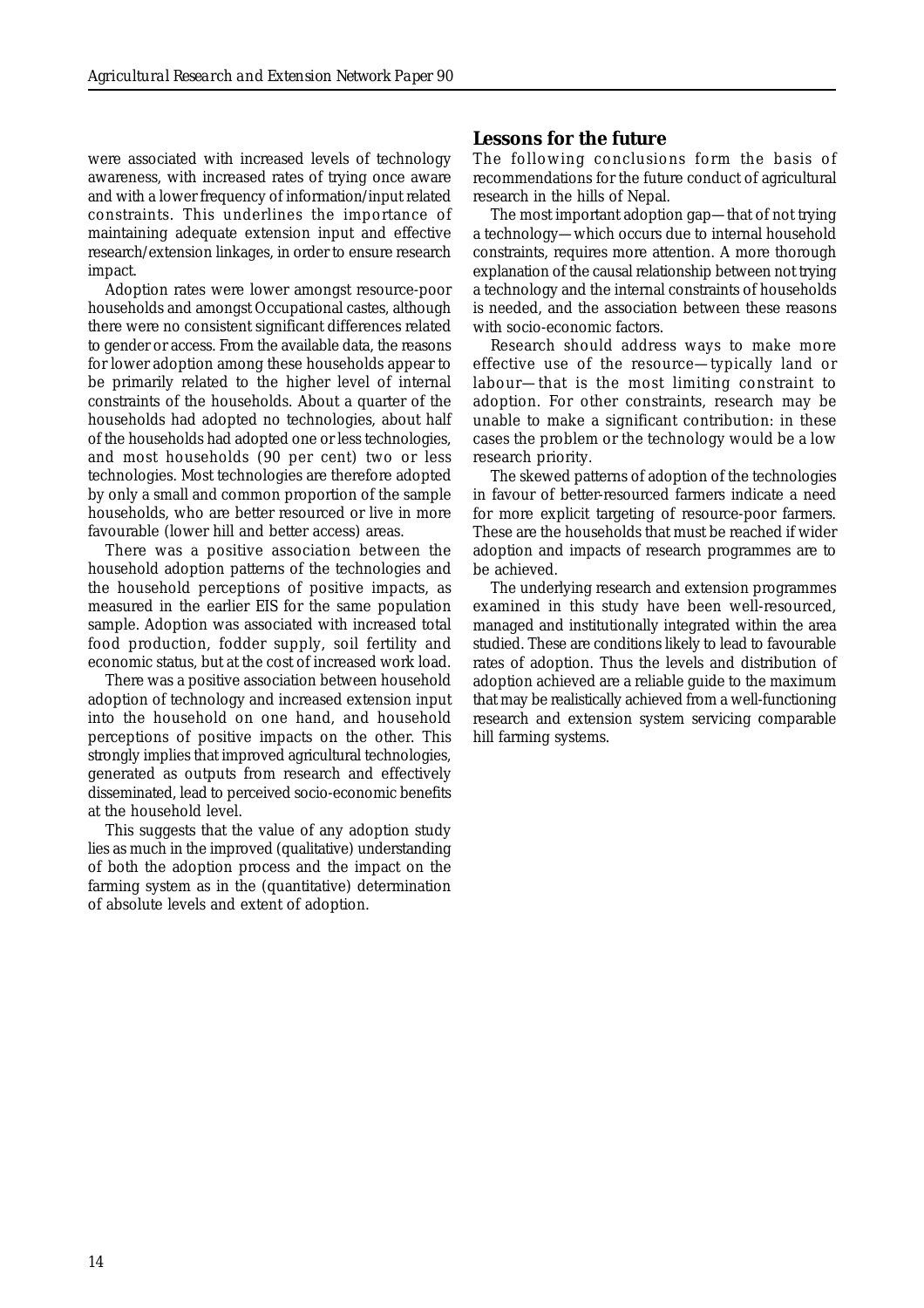## **APPENDIX 1 STATISTICAL METHODS**

A multivariate analysis was conducted to examine the adoption patterns of all technologies across all households using the software package Genstat (Release 5.3 [2]).

Cluster analysis was used to identify whether there were identifiable groups of households with similar adoption patterns across all technologies.

Canonical variate analysis (CVA) was used to investigate where cluster differences lay. A solution from a preliminary hierarchical analysis was taken as the starting point for a non-hierarchical iterative partitioning analysis (Hair *et al*, 1992). The method chosen for the non-hierarchical clustering maximised the Euclidean distance between classes. The cluster membership from the non-hierarchical analysis was used as the group membership in a CVA.

The number of clusters in the solution was selected to ensure that clusters were obtained which were welldifferentiated with respect to the inter-cluster distances, and in the two-dimensional space represented by the first two canonical variates (CV). CVA was then used on the chosen solution from the non-hierarchical cluster analysis to identify those technologies which were important in differentiating between clusters.

The clusters were profiled in two ways. First, the cluster mean values describing each of the clusters, were used to draw an adoption profile showing the number of technologies adopted, dropped, etc., for each cluster. Second, the clusters were then profiled for the external variables, i.e. the key factors which were not used in generating the cluster solution. Loglinear modelling was used to investigate relationships between these key factors and the household clusters obtained. The second method of profiling also served as a check on the external validity of the cluster solution.

#### *Limitations of the sample and reliability of interpretation*

Data analysis and interpretation was conducted cautiously. For example, only the main effects of the key factors were tested in logistic regression and care was taken to ensure that assumptions underlying analyses were not violated. Additionally the stability of the multivariate results was established by comparing the degree of similarity of the solutions from cluster analyses and canonical variate analyses on each of ten random (sub)samples of 210 households from the data, and between the sub-samples and the whole sample cluster solution. An adoption profile was drawn up, and the relationships between clusters and the key factors were examined for each of the ten sub-sample cluster solutions to test the stability of the cluster analysis. Details of the methods and the precautions taken are given in Floyd (1997).

This approach was taken in recognition of the constraint imposed by the limited size of the final sample (424 of a total 432 households) and the degree of association between the number of respondents per cell within cross-tabulations of key factors in two-way tables. These associations occur naturally in the population. Within the sample, and without a more deliberate sampling strategy, such associations are difficult to avoid. Additionally, the low level of adoption for some technologies meant that estimates were based on very few cases.